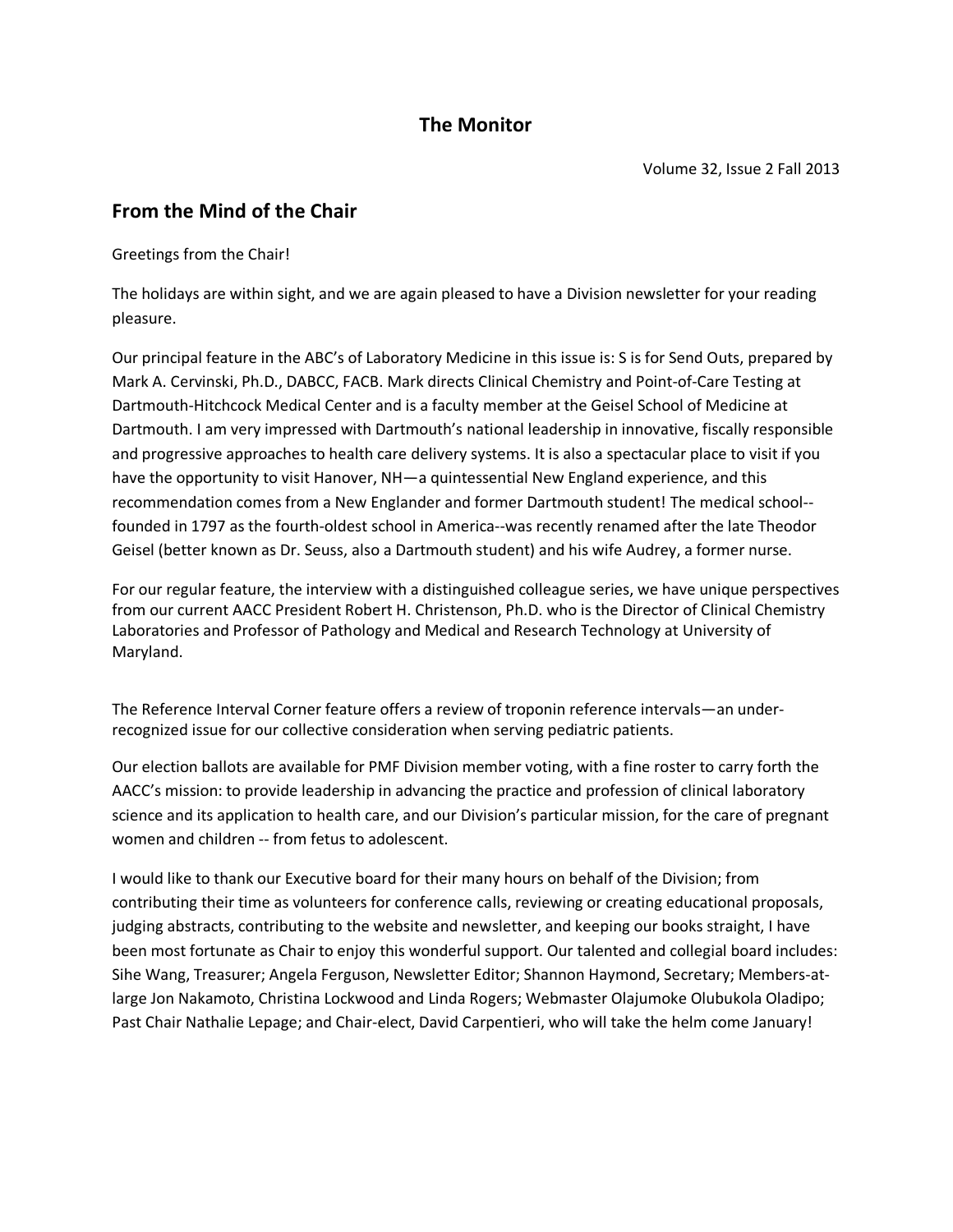The past year's activities and successes would not be possible without your support of the Division as members, your attendance at our annual meetings and webinars, and your expertise freely offered in educational programs and in our listserv for the benefit of colleagues and patients everywhere.

You can make a difference for 2014 by actively participating in our listserv, by contributing to our newsletter, attending and/or offering an educational program, or getting involved with the leadership of our Division.

With best wishes to you and your families for a rewarding and healthful holiday season 2013,

Sharie Geaghan M.D.

Chair, Pediatric Maternal Fetal Division

## **Reference Interval Corner**

## **Cardiac Troponin in Pediatrics**

## **Shannon Haymond, PhD, DABCC**

Director, Clinical Chemistry and Mass Spectrometry, Ann & Robert H. Lurie Children's Hospital of Chicago

The indications for measurement of cardiac troponin (cTn) in pediatrics include evaluation of chest pain (in patients who were previously healthy and those with known history of cardiac disease) and monitoring for cardiac injury in patients administered cardiotoxic drugs and those undergoing cardiac surgery. The most common reasons for chest pain in pediatrics are not cardiac in origin; however, ruling out cardiac causes is necessary and this may warrant measurement of cTn. Additionally as assays improve and more data is collected using high sensitivity cTn (hs-cTn) assays, it is clear that the presence of detectable cTn in blood is not necessarily pathologic or reflective of myocyte injury (1).

### **What is an elevated cTn in children?**

Few cTn reference range studies exist but large, longitudinal pediatric reference interval studies using current and state-of-the-art assays are beginning to investigate this question (2,3,4). A previous study has also shown that there is age dependence, where cTn is highest in newborns and decreases over the first several months of life (5). In a survey on utilization of cTn, 24 pediatric hospitals indicated that 55% use a cutoff validated internally, 40% use the  $99^{th}$ % cutoff defined by their assay manufacturer and 5% use the 10% CV defined by their assay manufacturer (unpublished results). The third universal definition of myocardial infarction describes the cutoff for increased cTn concentration as a value exceeding the 99th percentile of a normal reference population (6). An obvious question is whether or not the 99<sup>th</sup>% values are applicable to a pediatric population, since there were likely few pediatric patients included in the method validation set and reports are clear that the selection of the population is critical to establishing a relevant cutoff (7,8,9). Recent data from the CALIPER study using a cTnI assay is shown in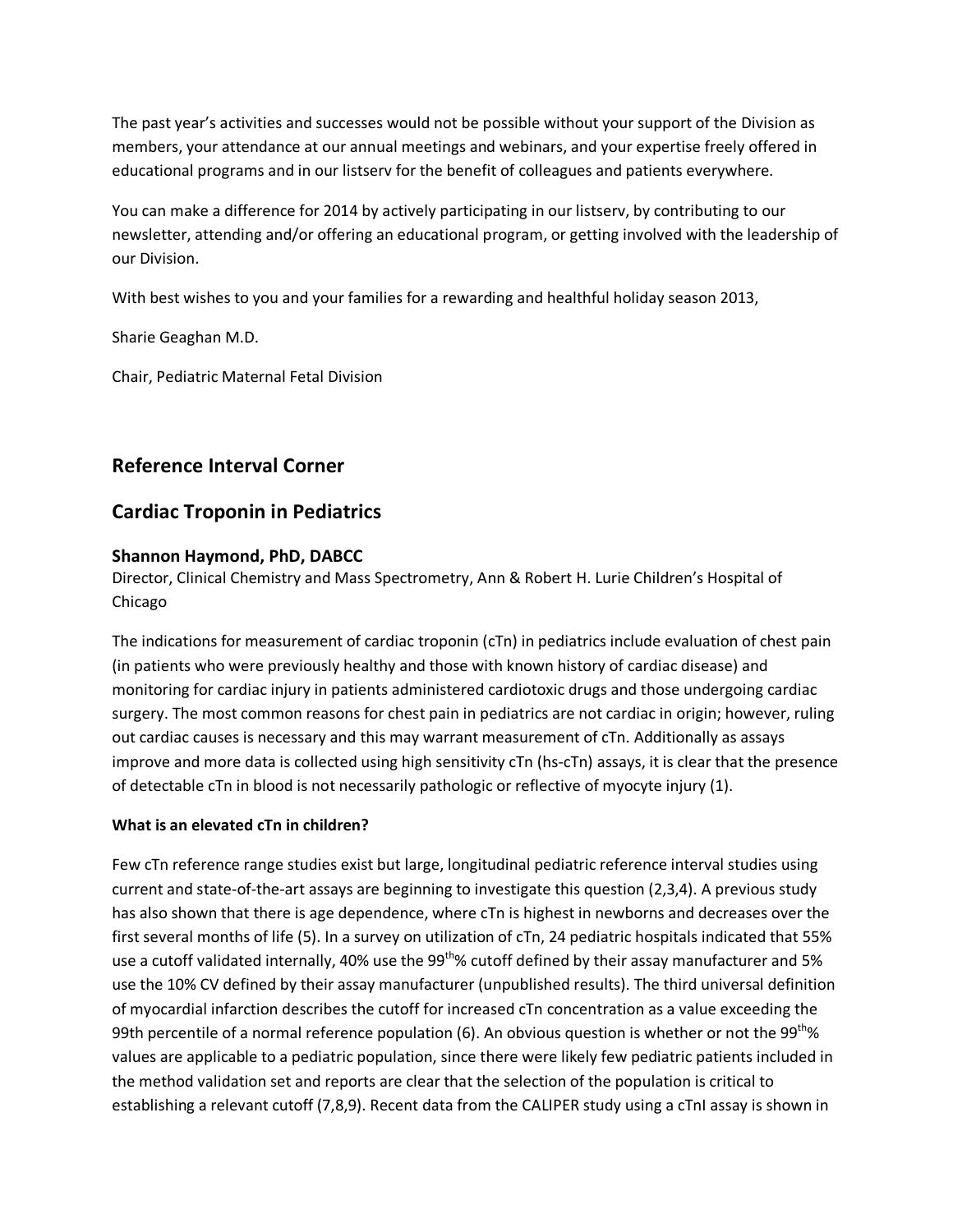Table 1 (4). There was no difference between genders but an age-dependent increase was observed. Calculation of the 99<sup>th</sup>% in this population shows that the 99<sup>th</sup>% cutoff provided in the manufacturer's package insert for the assay used in the study is reasonable for children older than 3 months. Data reported from the Australian LOOK study using a hs-cTnI assay, highlights the importance of population selection on establishing the 99<sup>th</sup>% cutoff and reveals that transient illness in otherwise healthy children (8, 10 and 12 y) caused elevations in hs-cTnI above the  $99^{th}$ % cutoff (2). These authors further examined the distribution of hs-cTnI after exclusion of 2 data points due to transient illness and found that in both males and females, the distribution was Gaussian (3). The authors conclude that there is a background physiological release of troponin and that in a truly healthy population concentrations of hs-cTnI can be described by a Gaussian distribution. This suggests that a traditional 95% reference interval may be applicable for cTn in children. In current practice, there is a high degree of variability around how cutoffs are being defined for cTn in pediatrics but as data is collected from large cohorts of healthy children, we will continue to understand what is 'normal' for cTn in children. This information will be of particular importance given the fact that elevations in cTn indicating myocyte damage will be rare in the pediatric population with chest pain. Many pediatric hospital labs are using cutoffs that exceed the 99<sup>th</sup>% because of this reason, so transitions to lower cutoffs will need to be evaluated and managed carefully.

|                          | Age                           |                   |                                  |           | <b>Female RIs</b> |                             |                           |                   |                                  |           |                 |                             |                           |
|--------------------------|-------------------------------|-------------------|----------------------------------|-----------|-------------------|-----------------------------|---------------------------|-------------------|----------------------------------|-----------|-----------------|-----------------------------|---------------------------|
| Analyte                  |                               | No. of<br>samples | Geometric  Lower   Upper<br>mean | limit     | limit             | Lower<br>limit<br><b>CI</b> | <b>Upper</b><br>limit CI  | No. of<br>samples | Geometric  Lower   Upper<br>mean | limit     | limit           | Lower<br>limit<br><b>CI</b> | <b>Upper</b><br>limit CI  |
| $\mathsf{Tril},$<br>ng/L | 5 to<br>$15$<br>days          | 46                | 73.63                            | 2.97      | 936.35            | 1.33<br>to<br>9.55          | 742.46<br>to<br>1083.83   | 146               | 73.63                            | 2.97      | 936.35          | 1.33<br>to<br>9.55          | 742.46<br>to<br>1083.83   |
|                          | 15 days<br>to $<$ 3<br>months | 35                | 13.75                            | <b>NA</b> | <b>NA</b>         | <b>NA</b>                   | <b>NA</b>                 | 35                | 13.75                            | <b>NA</b> | NA              | <b>NA</b>                   | <b>NA</b>                 |
|                          | months<br>to $<$ 19<br>years  | 691               | <b>NA</b>                        | <b>NA</b> | < 9               | NА                          | 6.0 <sub>to</sub><br>17.0 | 691               | <b>NA</b>                        | <b>NA</b> | $\mathsf{I}$ <9 | NА                          | 6.0 <sub>to</sub><br>17.0 |

**Table 1.** Reference ranges for cTnI using Abbott ARCHITECT i2000 assay in healthy children of the CALIPER study. (Clin Chem. 2013 Sep;59(9):1393-405.)

\*\* Corresponding 99th percentiles for TnI obtained by linear interpolation: 968 ng/L (5 days to <15 days); 59 ng/L (15 days to <3 months); 21 ng/L (3 months to <19 years).

## **References:**

- 1. Kelley WE, Januzzi JL, Christenson RH. Clin Chem. 2009 Dec;55(12):2098-112. doi: 10.1373/clinchem.2009.130799.
- 2. Koerbin G, Potter JM, Abhayaratna WP, Telford RD, Badrick T, Apple FS, Jaffe AS, Hickman PE. Clin Chem. 2012 Dec;58(12):1665-72. doi: 10.1373/clinchem.2012.192054. Epub 2012 Sep 27.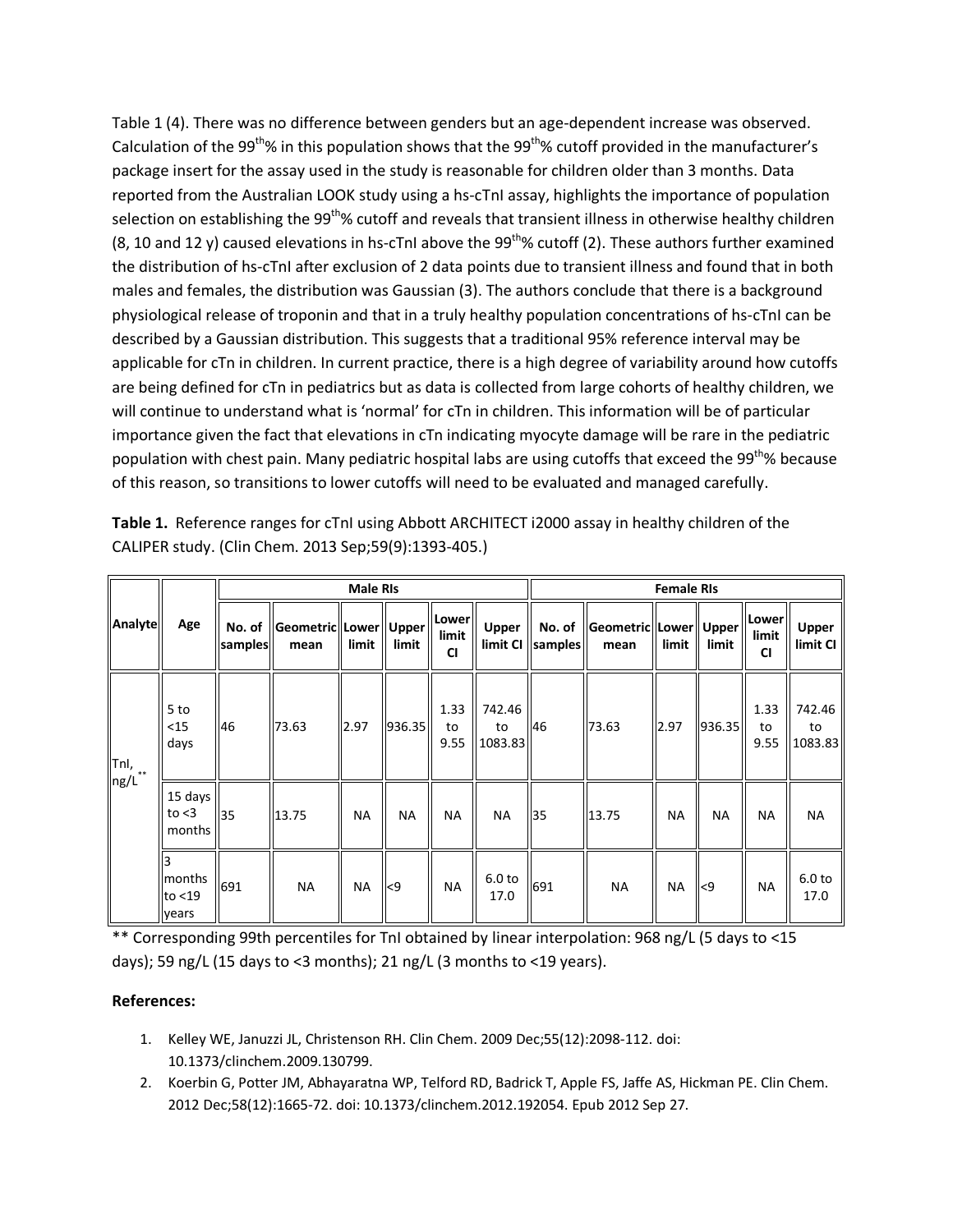- 3. Koerbin G, Potter JM, Abhayaratna WP, Telford RD, Hickman PE. Clin Chim Acta. 2013 Feb 18;417:54-6. doi: 10.1016/j.cca.2012.12.019.
- 4. Bailey D, Colantonio D, Kyriakopoulou L, Cohen AH, Chan MK, Armbruster D, Adeli K. Clin Chem. 2013 Sep;59(9):1393-405. doi: 10.1373/clinchem.2013.204222.
- 5. Soldin SJ, Murthy JN, Agarwalla PK, Ojeifo O, Chea. J. Clin Biochem. 1999 Feb;32(1):77-80.
- 6. Thygesen K, Alpert JS, Jaffe AS, Simoons ML, Chaitman BR, White HD; Joint ESC/ACCF/AHA/WHF Task Force for Universal Definition of Myocardial Infarction. J Am Coll Cardiol. 2012 Oct 16;60(16):1581-98. doi: 10.1016/j.jacc.2012.08.001.
- 7. Koerbin G, Abhayaratna WP, Potter JM, Apple FS, Jaffe AS, Ravalico TH, Hickman PE. Clin Biochem. 2013 Nov;46(16-17):1636-43.
- 8. Collinson PO, Heung YM, Gaze D, Boa F, Senior R, Christenson R, Apple FS. Clin Chem. 2012 Jan;58(1):219- 25. doi: 10.1373/clinchem.2011.171082.
- 9. McKie PM, Heublein DM, Scott CG, Gantzer ML, Mehta RA, Rodeheffer RJ, Redfield MM, Burnett JC Jr, Jaffe AS. Clin Chem. 2013 Jul;59(7):1099-107. doi: 10.1373/clinchem.2012.198614.

## **The ABC's of Pediatric Laboratory Medicine- S is for Send Outs**

## **Mark A. Cervinski, Ph.D., DABCC, FACB**

Director of Clinical Chemistry and Point-of-Care Testing, Assistant Professor of Pathology, The Geisel School of Medicine at Dartmouth, Hanover NH and Dartmouth-Hitchcock Medical Center, Lebanon NH

Clinical laboratories have been faced with a number of challenges over the past few years, most notably reduced reimbursement for the routine tests ordered on many of our patients. This is most evident in the decreases in the Medicare Part B clinical laboratory fee schedule (1). Coupled with this challenge has been the tremendous growth in referral laboratory tests known colloquially in the laboratory as sendouts or mail-outs. In the U.S. the referral laboratory business is a \$70 billion dollar industry (2) that is growing by approximately 8% per year (3). Within this 8% increase, the largest driver has been the growth of expensive "boutique" molecular laboratory testing for constitutional developmental disorders, cancer genetics and neurological conditions. Consequently, the combination of these financial pressures has led many clinical laboratories to evaluate strategies to reduce their financial liability in an effort to stave off layoffs and other drastic financial austerity measures.

One such strategy has been to rely heavily on the Laboratory Medicine/Clinical Pathology faculty to develop a send-out review strategy to lessen the financial burden associated with this testing. We, like many other laboratories, have also noticed the dramatic increase in the growth of these referral tests, and with it, our financial liability. To respond to this growth, we have moved to develop a referral test utilization committee to address this serious threat to our solvency. Not only are these activities important to the continued success of individual laboratories and hospital systems, they should also be a priority for those of us in laboratory medicine to ensure that our patients are receiving testing along the lines of the Clinical Laboratorians three "R's": The Right Test, for the Right Patient, at the Right Time. In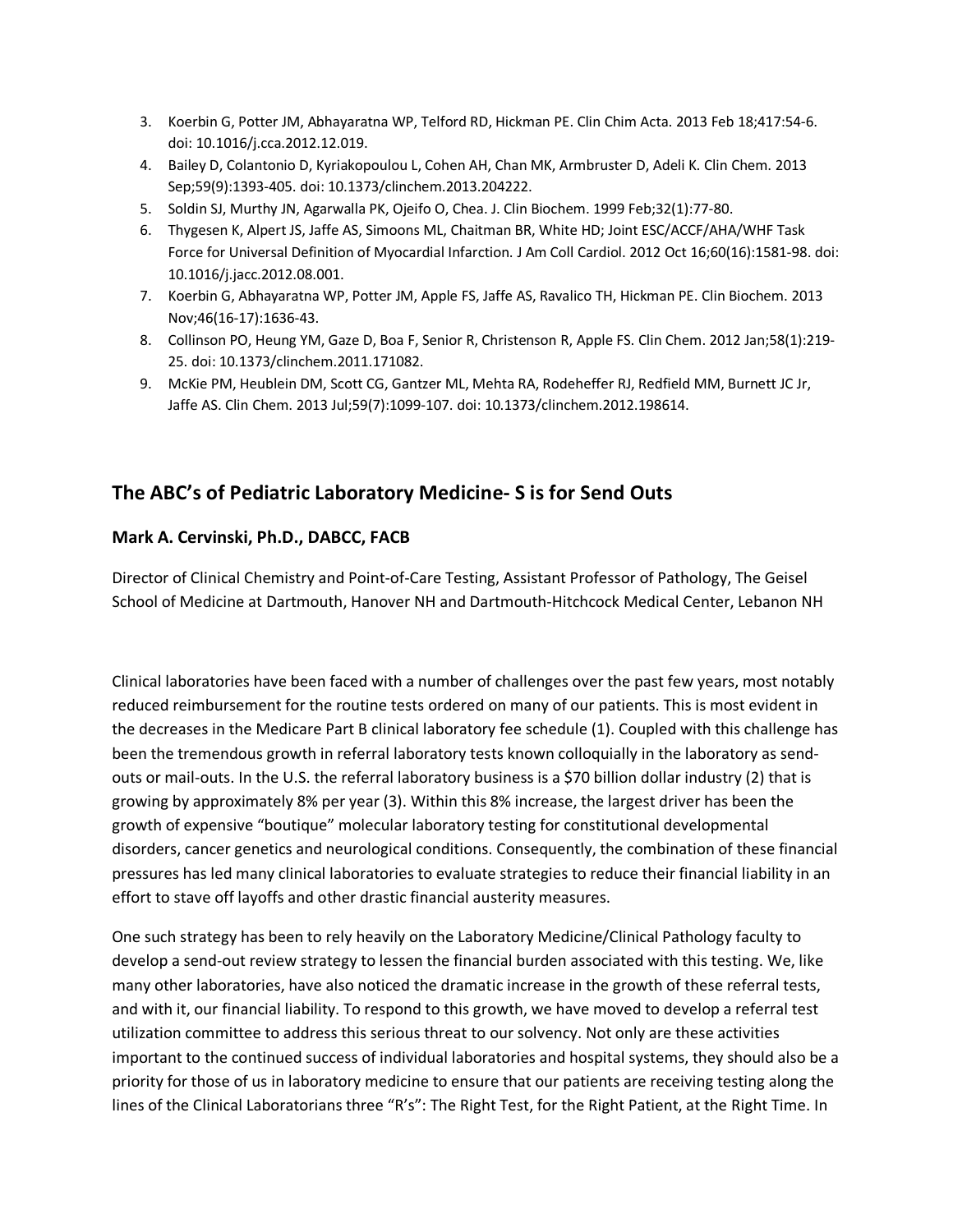this article I will be sharing with you the strategies we have used to develop a test utilization committee from a conceptual vision to a program in its adolescence. Throughout this article I will also reveal the successes that we have managed to achieve and discuss what our next steps are to develop our system into a self-sustaining program that enhances the training our pathology residents receive during their clinical pathology rotations.

## **Our Impetus and Our Target**

As mentioned we have seen our financial liability to referral laboratories increase in the past few years. A rather shocking increase in volume (Fig 1A) and cost (Fig 1B) was noted between 2008 and 2011 wherein our send-out volume increased from 160,703 to 275,110 tests with a concomitant increase in expense from \$4,965,955 to \$7,928,310 annually. We had noted this trend prior to 2011 and had moved to address the increase proactively by working with the major reference laboratories in the U.S. in a Request For Proposals (RFP) process between the 2009 and 2010 fiscal years to consolidate as much of our business as possible to net a reduction in the cost per reportable result. While this activity did reduce our cost per reportable result, it was not enough to stem the increase. In 2011, the Department of Pathology leadership at Dartmouth-Hitchcock Medical Center convened a meeting to formulate a plan and an aggressive cost reduction target of \$2.5 million a year by the end of fiscal year 2015.

While this target was and is aggressive, our main challenge has been how to be fiscally responsible with our limited resources without impacting patient care. To manage both of these goals we've approached this task with a three-pronged strategy. The three strategies are: Make vs. Buy Decisions; laboratory consolidation and price negotiation; and test utilization review.

### **Make vs. Buy Decisions**

Undoubtedly this is the strategy that all laboratorians have employed at one point or another in their careers. In the view of many, testing is best done in a facility that is closely associated with the physician and patient; however the cost of testing does need to be factored in. The most logical place to start a make vs. buy analysis is to generate a list of the instrumentation currently available department wide and the assays that all available platforms can accommodate. Given that information you can compare the assay menu of your department/laboratory to the list of assays currently sent to reference laboratories and highlight those tests that have a combination of cost per test and volume. Most national reference laboratories will provide their laboratory customers with a monthly test utilization report that highlights the number of tests ordered as well as the cost per test. Using this strategy you can identify those targets that can have the greatest impact on your budget.

Once targets for internalization are identified, it is important to get an accurate determination of your estimated cost per test in order to decide if it is financially feasible to internalize the test. Because of the economies of scale, reference laboratories can command a much lower cost per reportable result than a typical hospital laboratory. At times, some targets for internalization are not financially viable due to higher reagent cost. An illustration of two Make vs. Buy calculations are included in Figure 2. Hypothetical test "A" has a monthly volume of 2000 orders at a purchased cost of \$20 per reportable result. Test "A" is an available assay on one of our analyzers and our vendor has quoted us a reagent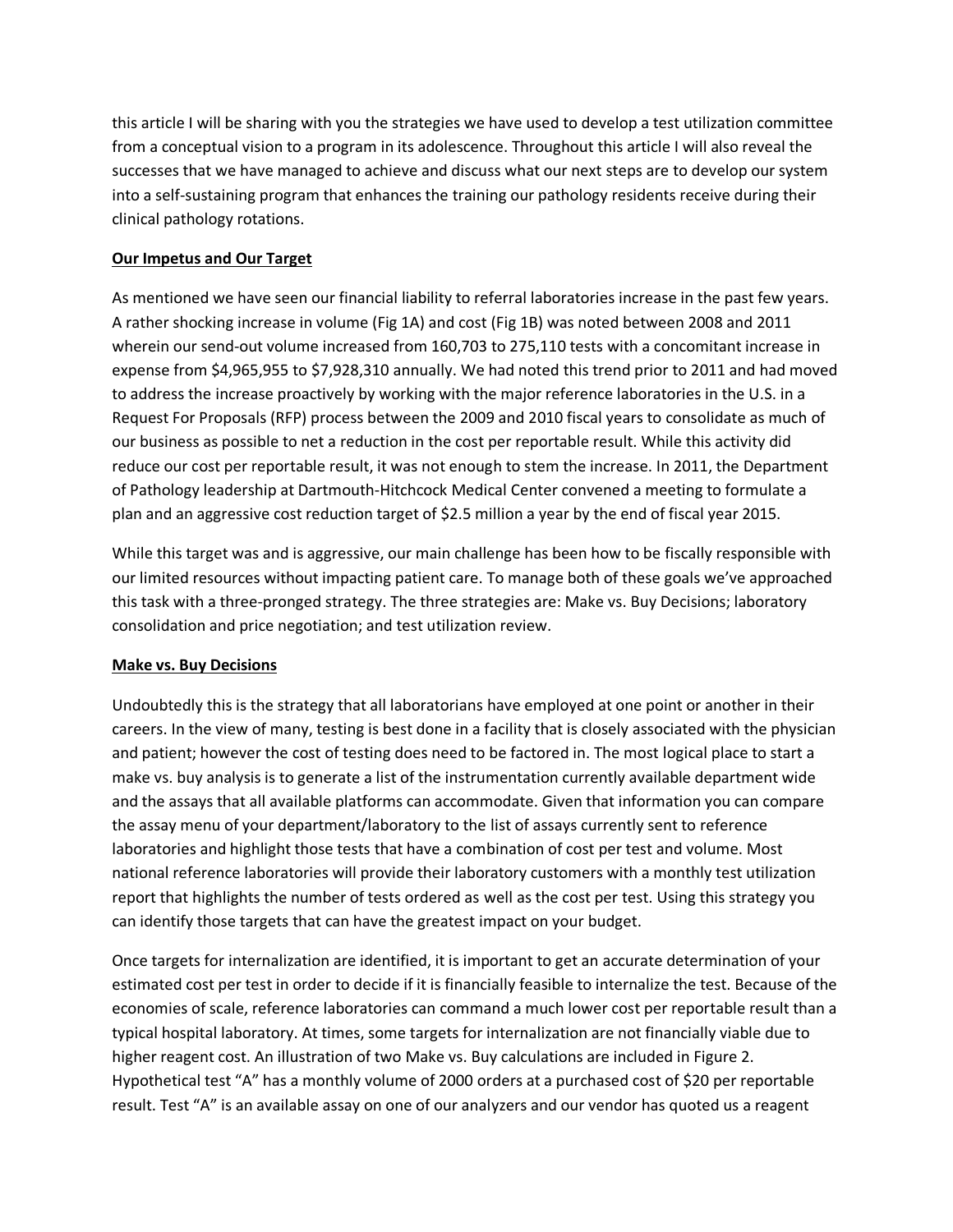cost of \$500 per a kit containing enough reagents to perform 100 tests. In working up a cost per test it is important to remember to include the number of quality control samples you will be running as well as a certain re-run rate to account for samples that will need to be diluted or re-run for various reasons. When we factor in all of the disposable reagents that will go into analyzing this test in-house our cost per reportable result for only the reagent and associated disposables is \$6.53 per test. While this cost is significantly lower than the reference laboratory price, it is also important to work with your administration to determine the amount of technical labor and overhead per sample as well as this will add to the cost. As you can see in the example our final cost per test is \$7.00 and with the test volume we could save approximately \$312,000 annually with this plan.

Not every test you identify as a potential target will work out. For test "B" on the same instrument platform, we can see that the cost per reportable calculation was not favorable, and internalizing this test would result in a net loss of \$5,040 annually. When considering the internalization of a test it is also crucial that the stability of the reagent is considered as well. If the reagent once opened is only stable for a short time there may be significant reagent wastage. It is important to point out that both of these examples assumed that I already had the appropriate instrumentation on site and that I would be using existing staff to implement the new testing. If new instrumentation needs to be purchased/leased or new staff would be needed, it is implicitly understood that the costs of the new instrumentation, service contracts, fit-up/construction costs, and salaries for technologist positions need to be included.

Using this strategy as a department, we identified a small number of tests that were internalized at the midpoint of FY 2012. Two of these tests alone, 25-hydroxyvitamin D and the Chromosome SNP array, accounted for an approximate \$800,000 annual reduction in our send-out costs. This reduction in sendout volume and cost staved off a further increase in FY 2012 (Fig 1A and 1B) and for the first time in four years we did not experience a significant increase over the previous years' volume and cost. The full effect of these internalization efforts and additional tests accounting for an additional \$200,000 is clearly seen between FY years 2012 and 2013.

### **Laboratory Consolidation and Price Negotiations**

We, like many other laboratories, send out to a significant number of reference laboratories. At the outset of our strategy to reduce costs, we had our general chemistry/microbiology testing split between two large national reference laboratories. This not only added to our cost per test as we weren't commanding enough volume at either to benefit from a volume based price reduction, but it also led to a significant amount of confusion as to where the requested assays should be directed. As expected we undertook a request for proposal (RFP) process in order to compare several national reference laboratories. In the RFP process, it is not sufficient for the laboratory medicine faculty to be merely involved in the process. In order to assure that the quality of testing, turnaround time and other value added features between laboratories is considered, the laboratory medicine staff needs to be key players in the RFP process.

Prior to the first presentations by the various vendors we elected to explore, the committee consisting of both laboratory medicine faculty and departmental administration developed a scoring tool with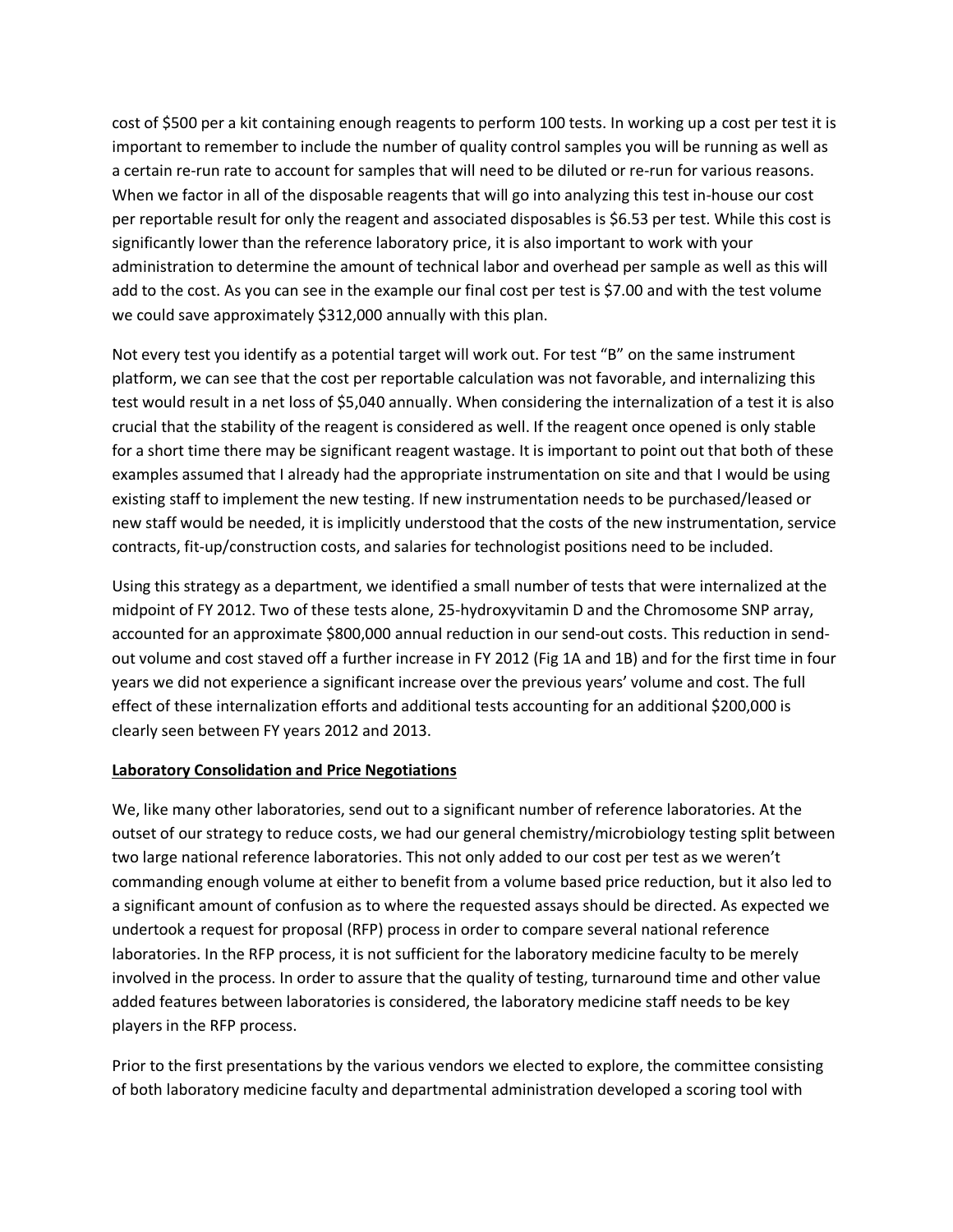which to evaluate the vendors. This scoring tool took into consideration many factors in addition to the cost per reportable test (Table 1). As part of this process, the group placed a weighting factor to each category that reflected our departmental mission and cost reduction goals. The RFP process is a large and time consuming process that will involve many individuals. To manage this group and coordinate the schedules of all involved, it is wise to enlist the help of a project manager to keep the group on task and working towards a common goal. Changing reference laboratories is a time consuming process that can involve a significant amount of work following the RFP process. This in and of itself will have a cost associated with it, and as such the RFP process is not done frequently.

Our RFP process was completed at the end of FY 2010 and this process was an important component in our strategy to reduce our send-out expense. While our total send-out volume and expense increased in FY 2011 we were able to realize a drop in our cost per test ratio (Fig 1A and 1B). This reduction in cost per test was maintained until FY 2013 when our cost per test ratio again climbed above the pre-RFP levels. This increase was largely due to the internalization of the high volume, low cost vitamin D testing.

### **Test Utilization Review**

One potent tool in reducing the financial liability associated with reference laboratory testing that is not utilized at most hospitals and academic medical centers is using the laboratory medicine faculty for test review and consultation. In many laboratories, including ours, there was little if any review structure in place. Large panels of serum antibodies or genetic markers were frequently ordered by our physicians when alternative strategies could have been employed to save the facility and our patients a considerable amount of money. Knowing that this was an area that we needed to come up to speed on quickly, we circulated a large database of tests to all laboratory medicine faculty for review. The goal of this review was to identify candidate tests that were likely misordered, over ordered, or of limited clinical utility.

This review identified many test panels, such as celiac disease testing, that were sent to highly specialized laboratories that could be replaced with sequential testing profiles from our main reference laboratory for a significant financial savings. In addressing changes in reference laboratory testing such as this, we elicited the help of clinical colleagues. For celiac testing we reviewed the panel approach vs. the sequential testing profiles with Gastroenterology and presented them with the diagnostic and financial evidence. Once we had reached an agreement with our clinical colleagues, it was a matter of removing the large panel from our test catalog and following up with providers who continued to order the large antibody panel.

Using this same strategy, we also noted a number of lower volume tests of limited clinical utility such as the use of adenosine deaminase on pericardial fluid for the diagnosis of extraplumonary tuberculosis. We also noted that a number of providers were ordering both a TIBC as well as a transferrin simultaneously. Our first step in addressing tests such as these was to remove them from the Computerized Physician Order Interface (CPOE). While we occasionally still get miscellaneous laboratory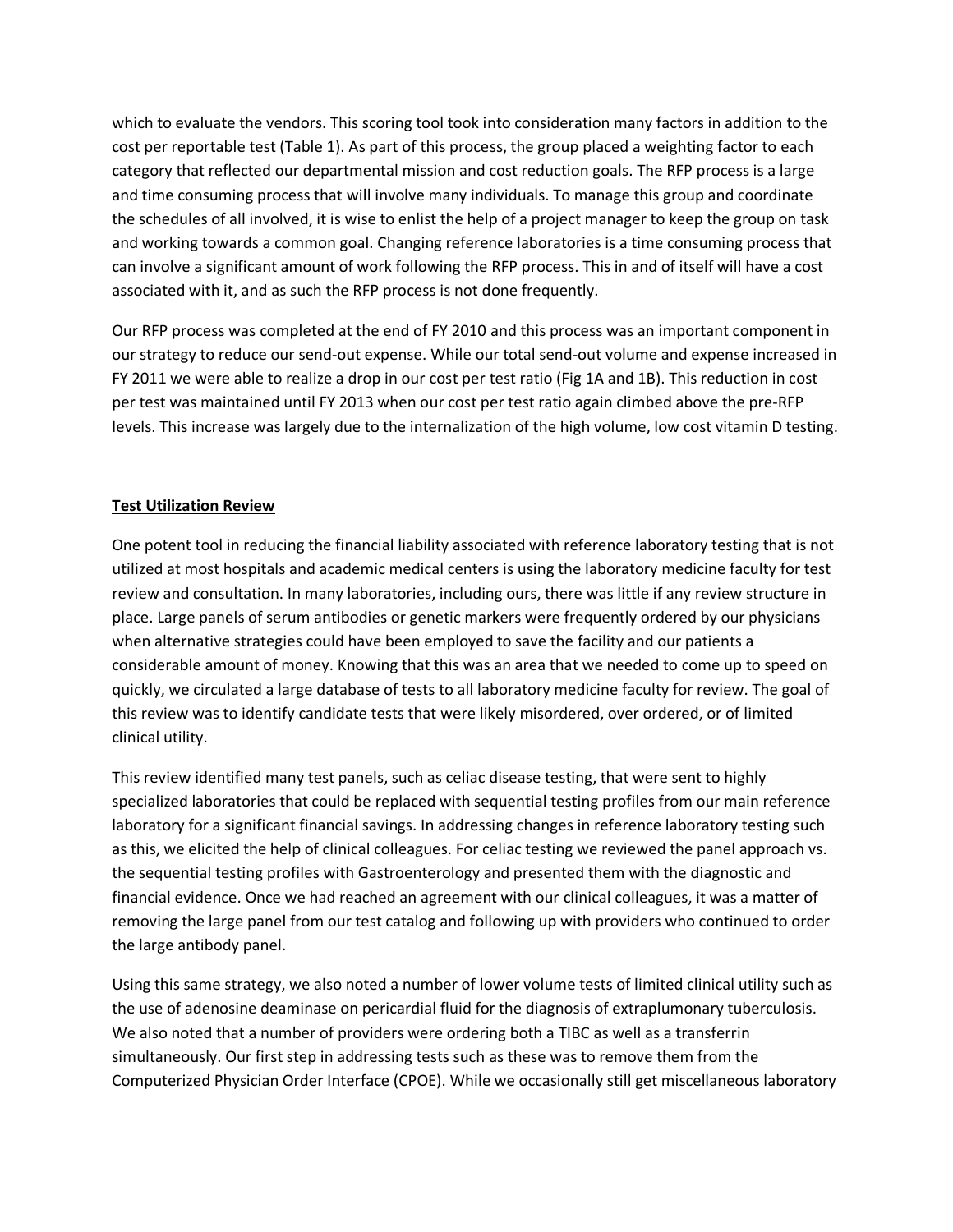test requests for these tests, simply removing the offending test can have a profound effect on ordering patterns.

Unsurprisingly, we also identified a few tests that had a high likelihood of being ordered in error such as 1,25-dihydroxyvitamin D in place of 25-hydroxyvitamin D or Parathyroid Hormone related protein (PTHrP) in place of Parathyroid Hormone (PTH). In fact, in the case of 1,25 dihydroxyvitamin D, we noted an increase in the number of requests that coincided with the advent of CPOE at our institution (Figure 3). Knowing that direct physician education would likely have limited effect on ordering patterns as we continually have new resident physicians each year, we chose a separate approach. Tests that had a high potential of being ordered in error such as PTHrP and 1,25-dihydroxyvitamin D, as well as all miscellaneous laboratory test requests, were collated into a spreadsheet by our laboratory information system program three times a day Monday through Friday. This spreadsheet is then reviewed by a combination of laboratory staff, pathology residents and pathology faculty.

As part of the review process for commonly mistaken orders such as 1,25 dihydroxyvitamin D, the laboratory staff will cull out certain requests such as those on known renal failure/transplant patients. The remaining requests are reviewed by the pathology resident and/or faculty. Then if it is determined that the physician likely meant to order the 25-hydroxyvitamin D, an email template directing physician to the correct order in CPOE is sent. This activity combined with creative test naming schemes, such as renaming 1,25-dihydroxyvitamin D to 1,25-dihydroxycholecalciferol, successfully reduced the number of incorrect tests being performed on patients for whom this testing was unnecessary (Figure 2).

## **Review of Molecular Testing**

While these small steps can have profound effects on patient care and cost, there is a whole other area of testing that many laboratorians have not yet begun to tackle: the requests for large gene panels. In addressing this challenge we sought to hire a content expert to help in the review of these requests as suggested by others (4). Although these requests are not as frequent as others the cases are often complex and the interpretation of clinical symptoms and presentation can be lost in clinical notes. To aid us in this complex area we were fortunate to work with a Medical Geneticist with a background in connective tissue disorders. When a request for a large gene panel is received, the case is summarized and sent to a team of laboratory medicine faculty including the Medical Geneticist. Following a review of the case, if a conversation between the laboratory and the ordering physician is necessary the conversation is typically led by the Medical Geneticist. In our experience the majority of these requests upon review are either cancelled or reordered in a tiered or sequential manner with the highest prevalence genes targeted first.

At times the requests are quite simple, such as a request for whole gene sequencing when there is a known familial mutation. Requests such as this do not require consultation via the Medical Geneticist, and the physician is typically consulted by either a Pathology Resident or other Laboratory Medicine faculty to amend the order to query the gene for the known familial mutation.

In addition to the RFP process previously mentioned, we've also been actively monitoring the cost of our esoteric molecular tests. Traditionally we've not directed our physicians to particular laboratories for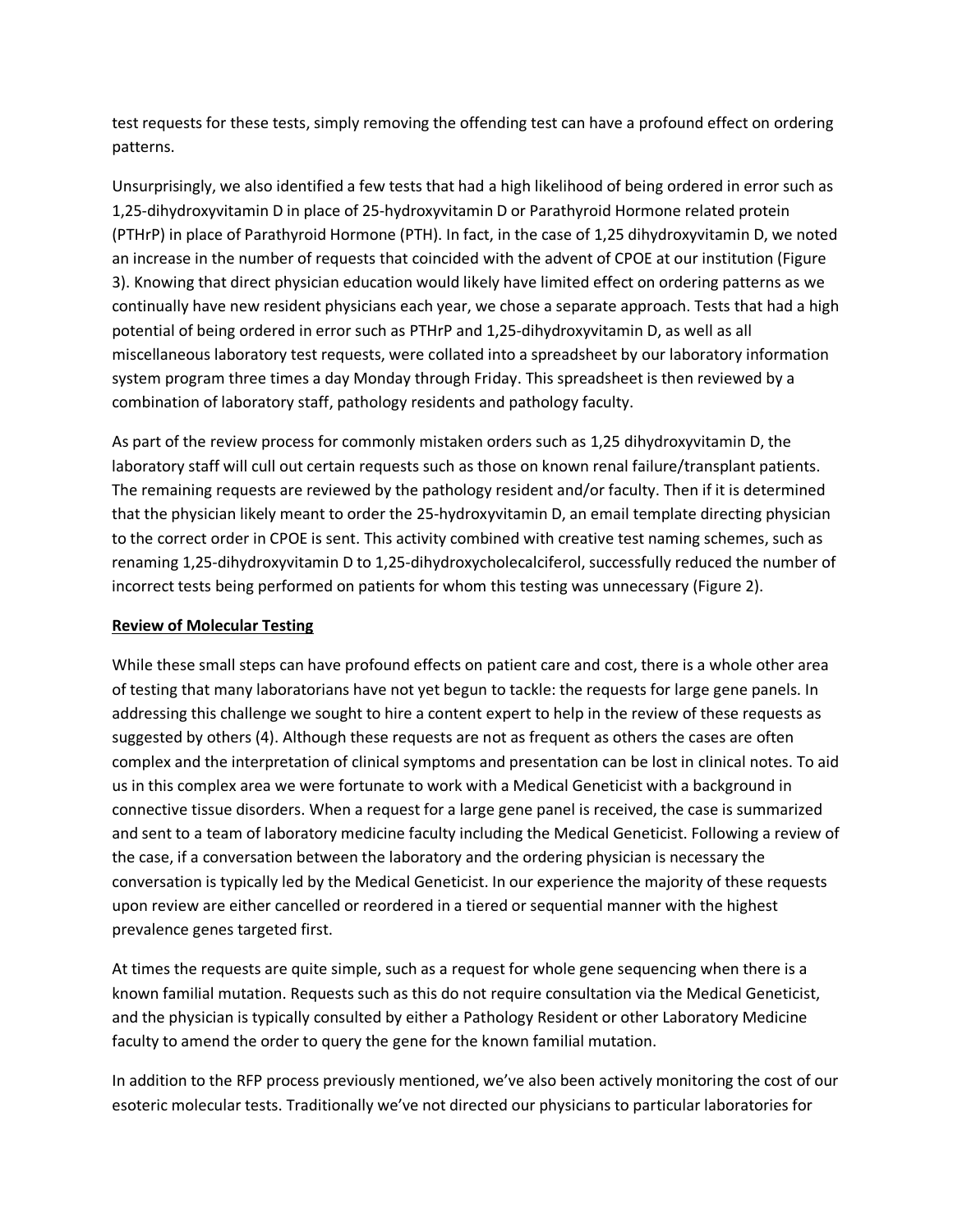molecular testing. However it became apparent that significant disparities exist in pricing between laboratories. In order to address this challenge as part of the test utilization process that will be described below, we also query the Gene Tests online data base for locations that perform the requested test [\(www.genetests.org\)](http://www.genetests.org/). Once the various laboratories are identified, the cost of the test is determined either through their online test catalog or via a phone call with a laboratory representative. This data is currently being collected and our preferred laboratory for various esoteric tests will eventually be included in our test catalog/laboratory test formulary.

The test review strategy is the most labor intensive activity of all three strategies but it does hold immense potential in reducing unnecessary testing. While our test utilization review only fully came into being in the latter half of FY 2012, we noted significant reductions in our send- out volume and expense. Approximately half of the \$2 million dollar reduction in our send-out expenditures between FY 2012 and FY 2013 (Figure 1A and 1B) can be accounted for by internalization of certain assays. The remainder, approximately \$1 million dollars, is due partly due to direct intervention in cases of large gene panels and a change in our physicians ordering patterns once the magnitude of the cost of testing was realized.

### **Summary**

We've approached a reduction of our reference laboratory volume in three ways. We've internalized high volume and/or high cost testing, we've negotiated test pricing and we've initiated an active review process. While the active review of physician orders requires a significant investment of time, it does fulfill the mantra of many in laboratory medicine: the Right Test, for the Right Patient at the Right Time. These strategies cannot be done by one person working alone. A team of committed individuals is needed to drive the process from various positions. We would not have been able to achieve the early successes we have it had not been for the work done by departmental administration, laboratory staff, departmental faculty and especially without support from the department chair and hospital administration.

Our next steps along this process are to create an interdepartmental test utilization committee to discuss new testing strategies and to develop approved form letters and procedures to codify the test review process. These activities will be necessary as we move from a fee for service era into accountable care and for the review of requests for Whole Exome and Whole Genome testing.

The significant increase in reference laboratory costs for many hospitals is growing to such a level that it may soon threaten our ability to provide care to all of our patients. To that end we live by one last mantra: No Margin, No Mission. It is imperative that this challenge is faced, and while we are a not-forprofit facility, we are seeking new ways of delivering effective and efficient care to our patients so that we may continue to provide care for those who need it most.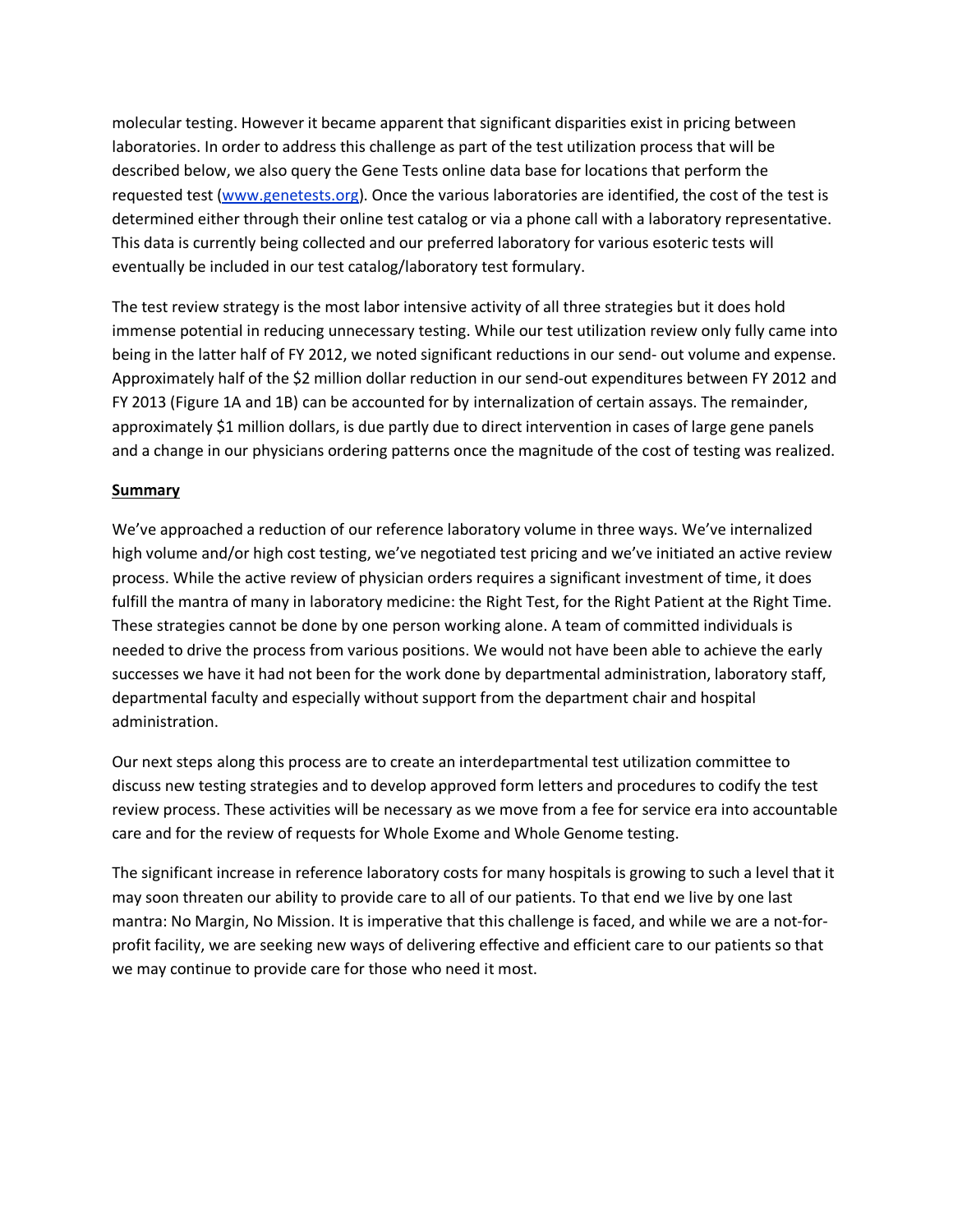

**Figure 1:** Send-out volume and expense trend. Test volumes (A) and cost (B) increased from FY 2008 to FY 2011. Test utilization plateaued and decreased in FY 2012 and FY2013 as a result of our test utilization strategies.

| Test "A"                                      | Test "B"                                   |
|-----------------------------------------------|--------------------------------------------|
| 2000 orders per month                         | 60 orders per month                        |
| $1005%$ repeat rate                           | 3 5 % repeat rate                          |
| 68 QC based on 4.5 weeks and repeats          | 14 QC based on 4.5 weeks and repeats       |
| 2168 Samples and QC/mo                        | 77 Samples and QC/mo                       |
| Assuming:                                     | Assuming:                                  |
| 3 levels of QC per testing day *5 days a week | 3 levels of QC per testing day once a week |
| Repeat level 5% (worst case scenario)         | Repeat level 5% (worst case scenario)      |

|                    | <b>Reagent Cost/Test</b>         |                      |    |         |
|--------------------|----------------------------------|----------------------|----|---------|
|                    | Quantity price/unit              |                      |    | Cost    |
| Reagent (100/kit)  | 22                               | \$<br>500            | \$ | 11,000  |
| Cuvettes           | 3                                | \$<br>350            | \$ | 1,050   |
| Wash               | $\mathbf{1}$                     | \$<br>100            | \$ | 100     |
| System Buffer      | 2                                | \$<br>100            | \$ | 200     |
| <b>Triggers</b>    | 3                                | \$<br>150            | \$ | 450     |
| CCs pack           | $\mathbf{1}$                     | \$<br>150            | \$ | 150     |
| <b>Control Set</b> | $\mathbf{1}$                     | \$<br>100            | \$ | 100     |
|                    |                                  |                      | Ś. | 13,050  |
|                    |                                  | Samples/Month        |    | 2000    |
|                    |                                  | Cost/Test \$         |    | 6.53    |
|                    |                                  |                      |    |         |
|                    |                                  |                      |    |         |
|                    |                                  |                      |    |         |
|                    | Annual Vol Cost/Test Annual Cost |                      |    |         |
| Ref Lab A          |                                  | 24,000 \$ 20.00      | \$ | 480,000 |
| <b>DHMC</b>        | 24,000 \$                        | 7.00                 | \$ | 168,000 |
|                    |                                  | Potential Savings \$ |    | 312,000 |

|                   | <b>Reagent Cost/Test</b>         |    |                          |     |         |                   | <b>Reagent Cost/Test</b> |        |                      |                    |                    |
|-------------------|----------------------------------|----|--------------------------|-----|---------|-------------------|--------------------------|--------|----------------------|--------------------|--------------------|
|                   | Quantity                         |    | price/unit               |     | Cost    |                   | Quantity                 |        | price/unit           |                    | Cost               |
| Reagent (100/kit) | 22                               | S  | 500                      | \$  | 11,000  | Reagent (100/kit) |                          | \$     | 1,500                | $\ddot{\varsigma}$ | 1,500              |
| Cuvettes          | 3                                | \$ | 350                      | Ś   | 1,050   | Cuvettes          | 0.1                      | \$     | 350                  | -S                 | 35                 |
| Wash              | 1                                | \$ | 100                      | \$  | 100     | Wash              | 0.1                      | Ś      | 100                  | -S                 | 10                 |
| System Buffer     | 2                                | \$ | 100                      | S   | 200     | System Buffer     | 0.1                      | \$     | 100                  | \$                 | 10                 |
| <b>Triggers</b>   | 3                                | \$ | 150                      | \$  | 450     | <b>Triggers</b>   |                          | \$     | 150                  | - \$               | 150                |
| CCs pack          | 1                                | \$ | 150                      | Ŝ   | 150     | CCs pack          |                          | \$     | 150                  |                    | 150                |
| Control Set       | 1                                | \$ | 100                      | S   | 100     | Control Set       | 1                        | \$     | 100                  |                    | 100                |
|                   |                                  |    |                          |     | 13,050  |                   |                          |        |                      |                    | 1,955              |
|                   |                                  |    | Samples/Month            |     | 2000    |                   |                          |        | Samples/Month        |                    | 60                 |
|                   |                                  |    | Cost/Test \$             |     | 6.53    |                   |                          |        | $Cost/Test$ \$       |                    | 32.58              |
|                   |                                  |    |                          |     |         |                   |                          |        |                      |                    |                    |
|                   |                                  |    |                          |     |         |                   |                          |        |                      |                    |                    |
|                   |                                  |    |                          |     |         |                   |                          |        |                      |                    |                    |
|                   | Annual Vol Cost/Test Annual Cost |    |                          |     |         |                   | Annual Vol Cost/Test     |        |                      |                    | <b>Annual Cost</b> |
| Ref Lab A         | $24,000 \;$ \$                   |    | 20.00                    | Ś.  | 480,000 | Ref Lab A         |                          | 720 \$ | 29.00                | Ŝ.                 | 20,880             |
| DHMC              | 24,000 \$                        |    | 7.00                     | \$. | 168,000 | <b>DHMC</b>       |                          | 720 \$ | 36.00                | - \$               | 25,920             |
|                   |                                  |    | <b>Potential Savings</b> | S.  | 312,000 |                   |                          |        | Potential Savings \$ |                    | (5,040)            |

**Figure 2:** Comparison of two assays being evaluated for internalization. Test "A" on the left demonstrates an assay that would be ideal for internalization while Test "B" on the right represents an assay that would cost more to perform internally.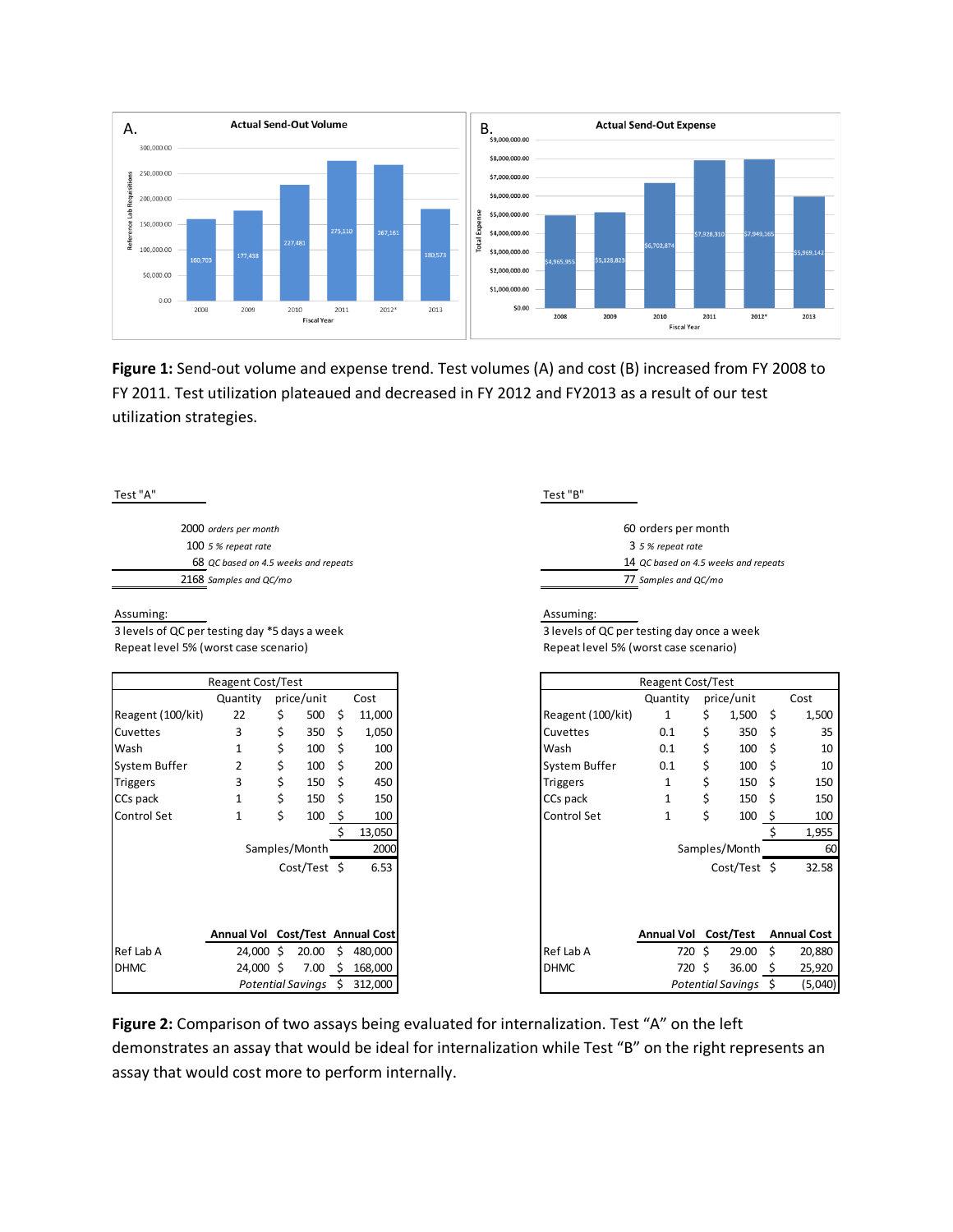

**Figure 3:** 1,25 Vitamin D utilization trend. We noted that following the advent of a new CPOE program (red arrow) that our requests for 1,25-dihydroxyvitamin D (Red Squares) and the % 1,25 dihydroxyvitamin D (Green Triangles) increased disproportionally to our 25-hydroxyvitamin D volumes. Following the institution of a review process (blue arrow) the volume of 1,25-dihydroxyvitamin D tests dropped considerably.

| <b>Criteria</b>                      | <b>Weighting Factor*</b> |
|--------------------------------------|--------------------------|
| Test Menu/Breadth of Testing/Quality | 0.2                      |
| <b>Customer Service</b>              | 0.1                      |
| Price                                | 0.3                      |
| Value Added Activities               | 0.05                     |
| Interface                            | 0.1                      |
| Specimen Handling/Tracking           | 0.2                      |
| <b>Implementation Plan</b>           | 0.05                     |

# Reference Lab Selection Criteria

## **Table 1** Reference Lab Selection Criteria

\*These weighting factors are for demonstration purposes only. Each laboratory should choose weighting factors based on their goals.

References:

- 1. CMS Fee Schedule Document. Accessed October 19, 2013, [http://www.cms.gov/Outreach-and-Education/Medicare-Learning-Network-](http://www.cms.gov/Outreach-and-Education/Medicare-Learning-Network-MLN/MLNProducts/downloads/clinical_lab_fee_schedule_fact_sheet.pdf)[MLN/MLNProducts/downloads/clinical\\_lab\\_fee\\_schedule\\_fact\\_sheet.pdf](http://www.cms.gov/Outreach-and-Education/Medicare-Learning-Network-MLN/MLNProducts/downloads/clinical_lab_fee_schedule_fact_sheet.pdf)
- 2. Paxton A, How Labs are Taming Test Utilization. CAP Today, June 2013
- 3. Paxton A, The Sense and Cents of Send-Outs. CAP Today, February 2012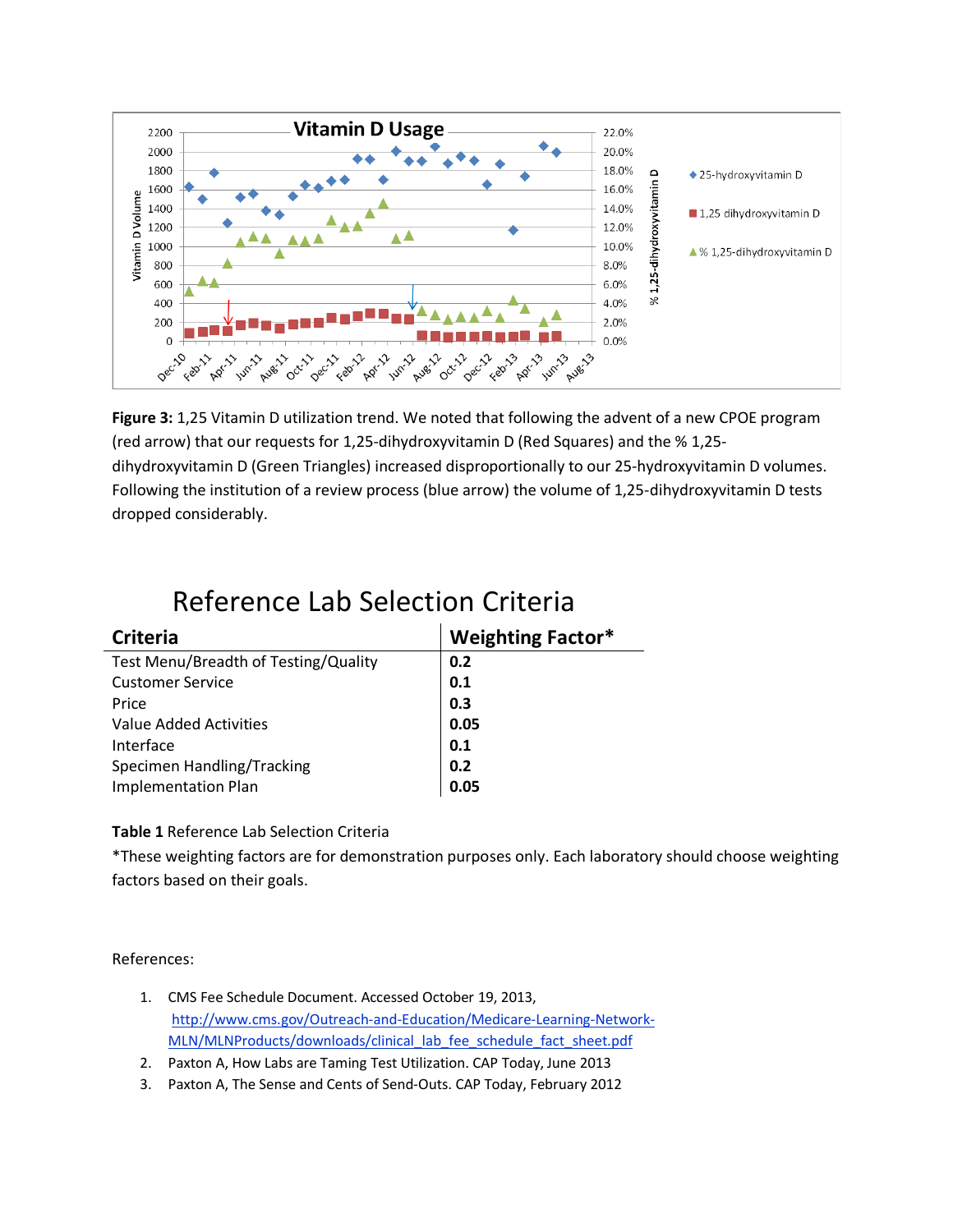4. Dickerson JA, Cole B, Conta JH, et al. 2013. Improving the value of costly genetic reference laboratory testing with active utilization management. Arch Path Lab Med. In Press.

Other Suggested Reading:

Kim JY et al. Utilization management in a large urban academic medical center. AJCP. 2011;135:108-118

Dickerson J, et al. Ten Ways to Improve the Quality of Send-out Testing. Clin Lab News. 2012;38(4): 12-13. www.aacc.org/publications/cln/2012/april/Pages/SendOutTesting.aspx#

## **Excerpts from the Literature**

Articles of interest compiled by the editorial board. Please welcome our new member of the editorial board, **Van Leung Pineda, Ph.D, DABCC**.

**Whole genome and exome sequencing using archived neonatal dried blood spot samples (UG)**

#### **Hollegaard, M, Grauholm J, Nielsen R, Grove J, Mandrup S and Hougaard DM.**

#### **Mol Gen Metabol 110 (2013): 65-72**

Dried blood spot (DBS) is the most commonly used sample in newborn screening. Commonly used screening markers are biochemical pathways intermediates, and less commonly used markers are proteins and DNA. With the availability of next-generation sequencing coupled with advances in data handling and analysis at a reasonable prices per sample, this technology is becoming widely used in clinical genetics, and entering into newborn screening. Since DNA is very stable and most newborn screening programs have repositories, DBS provide access to large cohorts of well-characterized patients and healthy controls. The authors previously demonstrated that DNA extracted from archived DBS can be whole genome amplified (wgaDNA) and used for accurate array genotyping. In this paper the authors demonstrated that wgaDNA from DBS can be used for accurate whole genome sequencing (WGS) and exome sequencing (WES). The results of DBS (archived and fresh) were compared with DNA from whole blood. The overall performance of the archived DBS was similar to the whole blood reference sample. The study demonstrates the use of neonatal DBS in genetics research, diagnostics and screening projects.

## **Low prepregnancy adiponectin concentrations are associated with a marked increase in risk for development of gestational diabetes mellitus. (JS)**

**Hedderson MM, Darbinian J, Havel PJ, Quesenberry CP, Sridhar S, Ehrlich S, Ferrara A. [Diabetes Care.](http://www.ncbi.nlm.nih.gov/pubmed/23990523) 2013 Aug 29. [Epub ahead of print]**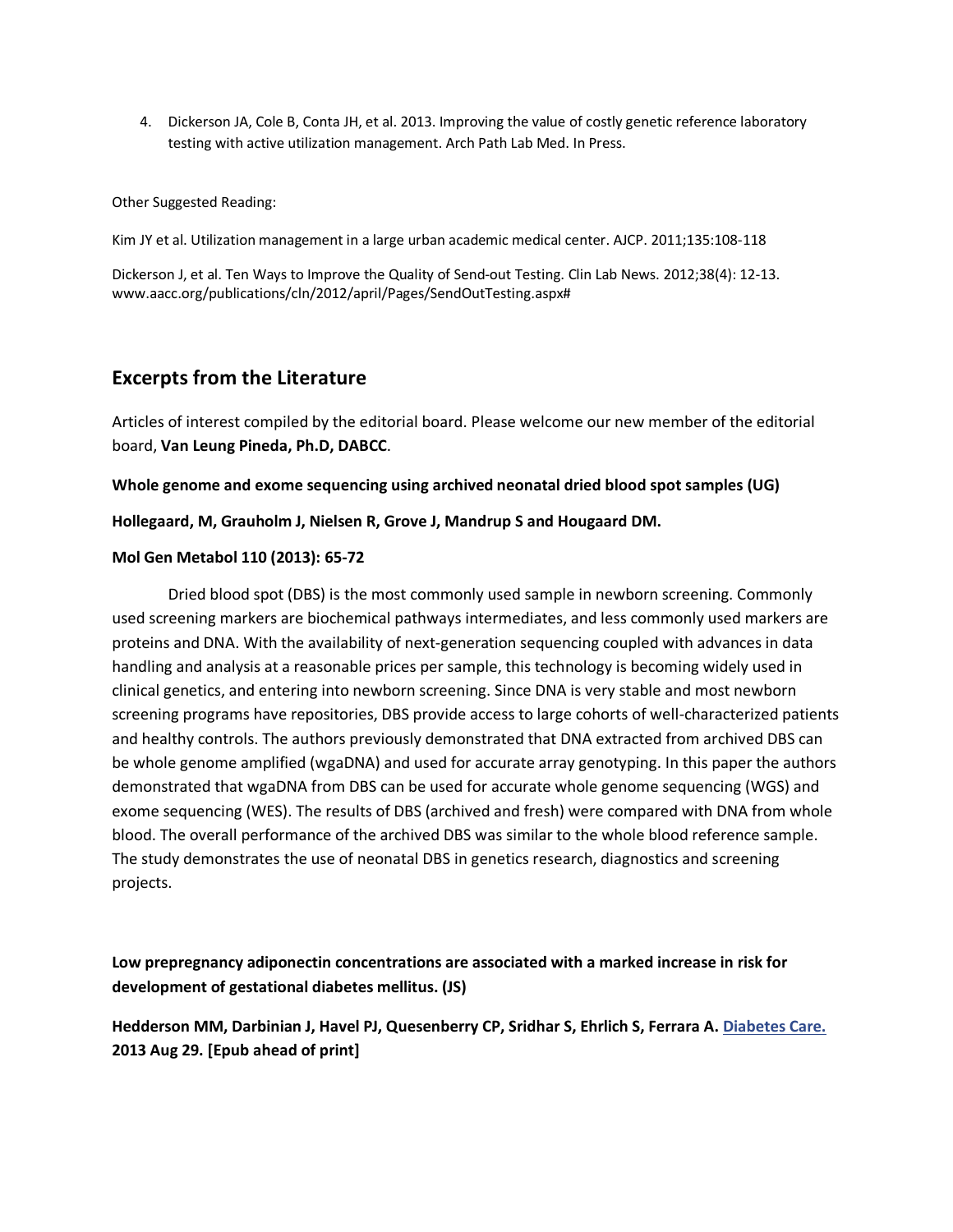The prevalence of gestational diabetes mellitus (GDM; elevated blood sugar concentrations during pregnancy in an individual not previously diagnosed with diabetes) has increased sharply in the past 20 years. While most discussions of the increased incidence of diabetes are centered on the obesity epidemic, up to 50% of women who develop GDM are not classified as overweight or obese. Women with GDM are at increased risk of both maternal and fetal morbidity, as well as developing type 2 DM at some point after the pregnancy. Additionally, their children are at increased risk of becoming obese and developing DM themselves. Identifying those at risk is therefore an important step to provide timely treatment for the eventual prevention of GDM.

Adiponectin is a hormone produced by adipocytes that plays a role in modulating metabolic responses and increasing insulin sensitivity. It is (paradoxically) inversely associated with body fat, it decreases during pregnancy and it is found in lower concentrations in type 2 DM patients. This article by Hedderson et al sought to determine if prepregnancy adiponectin concentrations might be predictive of GDM.

Samples collected up to 6 years prior to pregnancy were used to address this question. 256 women who went on to develop GDM were matched with 497 control women that did not develop GDM during pregnancy. Results were adjusted for differences in body mass index, number of pregnancies, race/ethnicity, smoking, glucose and insulin concentrations, fasting status, and family history of diabetes. After eliminating these differences, the authors observed increasing risk for developing GDM with decreasing adiponectin. Compared with the highest adiponectin quartile, the odds ratios increased from 1.5 to 3.7 to 5.2 in the lowest quartile. In other words, women with the lowest adiponectin concentrations had a more than 5-fold increased risk for developing GDM. The combination of adiponectin concentrations below the median and an overweight or obese BMI increased the odds ratio for developing GDM to 6.8.

The authors concluded that low prepregnancy concentrations of adiponectin may identify women at higher risk for developing GDM. This data may help target individuals for early therapies or intervention. It also highlights the importance of the preconception period for an eventual healthy pregnancy and may identify individuals that would benefit from increasing their health status prior to conception.

#### **Obesity and diabetes related plasma amino acid alterations (VP)**

#### **Yong Zhou et al. Clin Biochem 46(2013)1447-1452**

This article describes using a test familiar to biochemical genetics laboratories to compare a normal population to diabetic patients. Although the population studied was not pediatric, their pathologies are becoming well known in the pediatric population.

In this study, Zhou et al. analyzed and compared the amino acid profiles of normal individuals to individuals diagnosed with Type 2 Diabetes. In addition, within each group the authors also subdivided them in the categories of lean vs. obese participants. Fasting plasma specimens were obtained from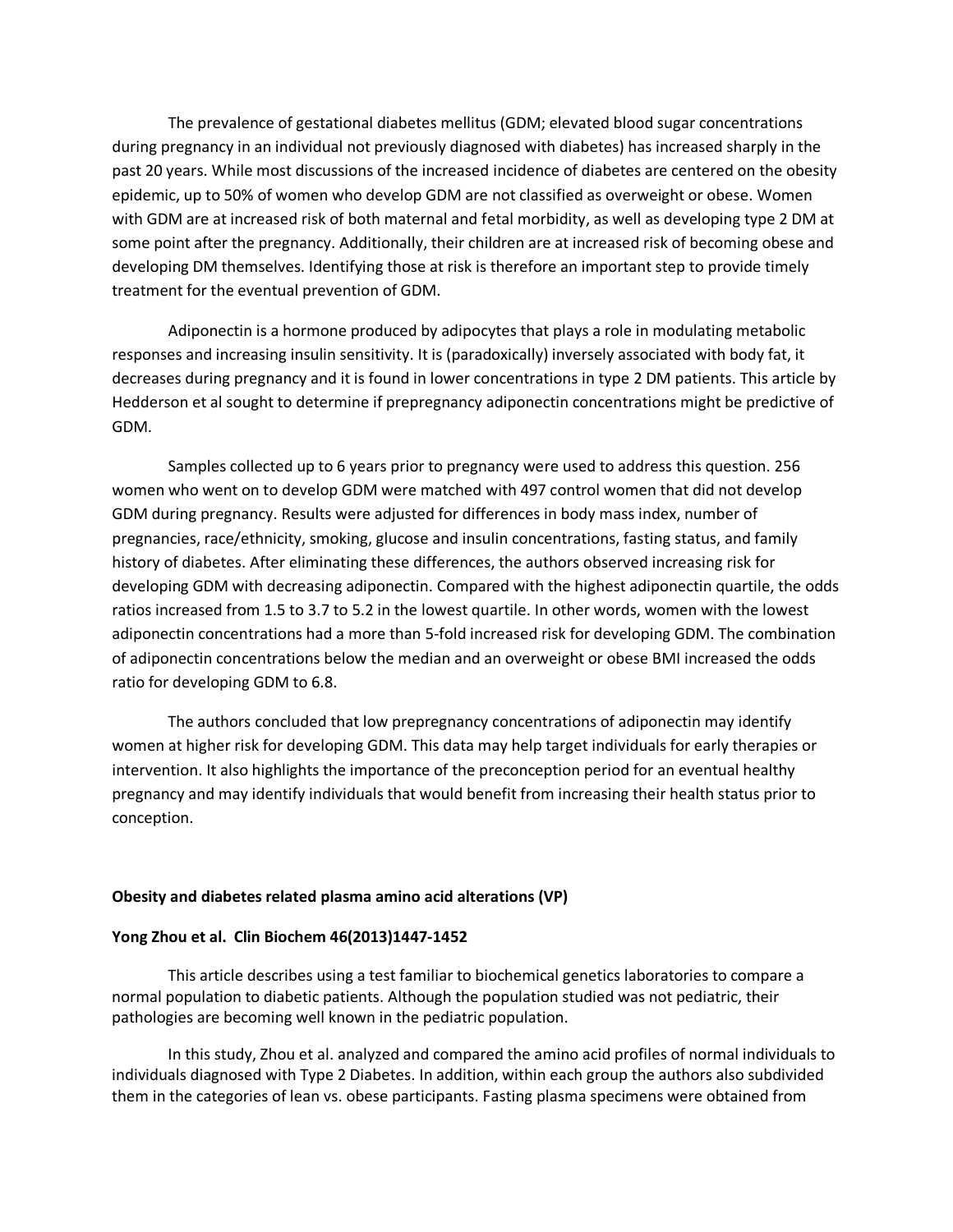study participants and analyzed for 42 amino acids using LC-MS/MS. Furthermore, the specimens were also tested for glucose, HbA1c, cholesterol, lipid profile and insulin. The patient population studied was 100 normal subjects, of which 80 were obese, and 126 type 2 diabetics, of which 31 patients were obese.

The authors found that when lean individuals were compared to obese individuals in the normal group, the obese subgroup 19 elevated amino acids, 15 of which are essential. This suggested to the authors that essential amino acids were not metabolized efficiently in obese subjects and led to plasma accumulation. In contrast, in the diabetic group, obese persons only had 3 amino acids increased when compared to lean diabetic patients, suggesting that the differences in obese vs. lean in terms of amino acid metabolism were less than in the normal group. When comparing normal vs. diabetic, the diabetic group showed increases in 16 amino acids and decreases in 11 amino acids. Multivariate regression revealed certain associations between changes in amino acid concentrations to alterations in the metabolism of diabetics. For example, changes in glycine, proline and sarcosine were related to HbA1c alterations.

Limitations of the study included the relatively small sample size and the age difference between the normal subjects (mean age early 30s) and the diabetic population (mean age early 60s). However, it is a good example of the expansion of an established biochemical genetic test to pathologies different than the classical inborn errors of metabolism. In this case amino acid profiling could provide prognostic and monitoring information for diabetic patients.

## **Interview with A Distinguished Colleague: Dr. Rob Christenson**

## **Sharon Geaghan, MD**



*I had a chance to catch up with Rob via a virtual interview, and he shares his insights with you as the next in a series of conversations with distinguished colleagues in our discipline*

### **Q1. How did you come to the career decision to choose Clinical Chemistry as your profession?**

I started college as Physical Education major (and baseball player) after less than sterling academic performance in high school. By chance my roommate was a pre-med / chemistry major. We made a great life-long friendship and I changed my major to chemistry after one semester. He's now a thoracic surgeon on the faculty at Columbia. We both took a histology course as college seniors, which really hit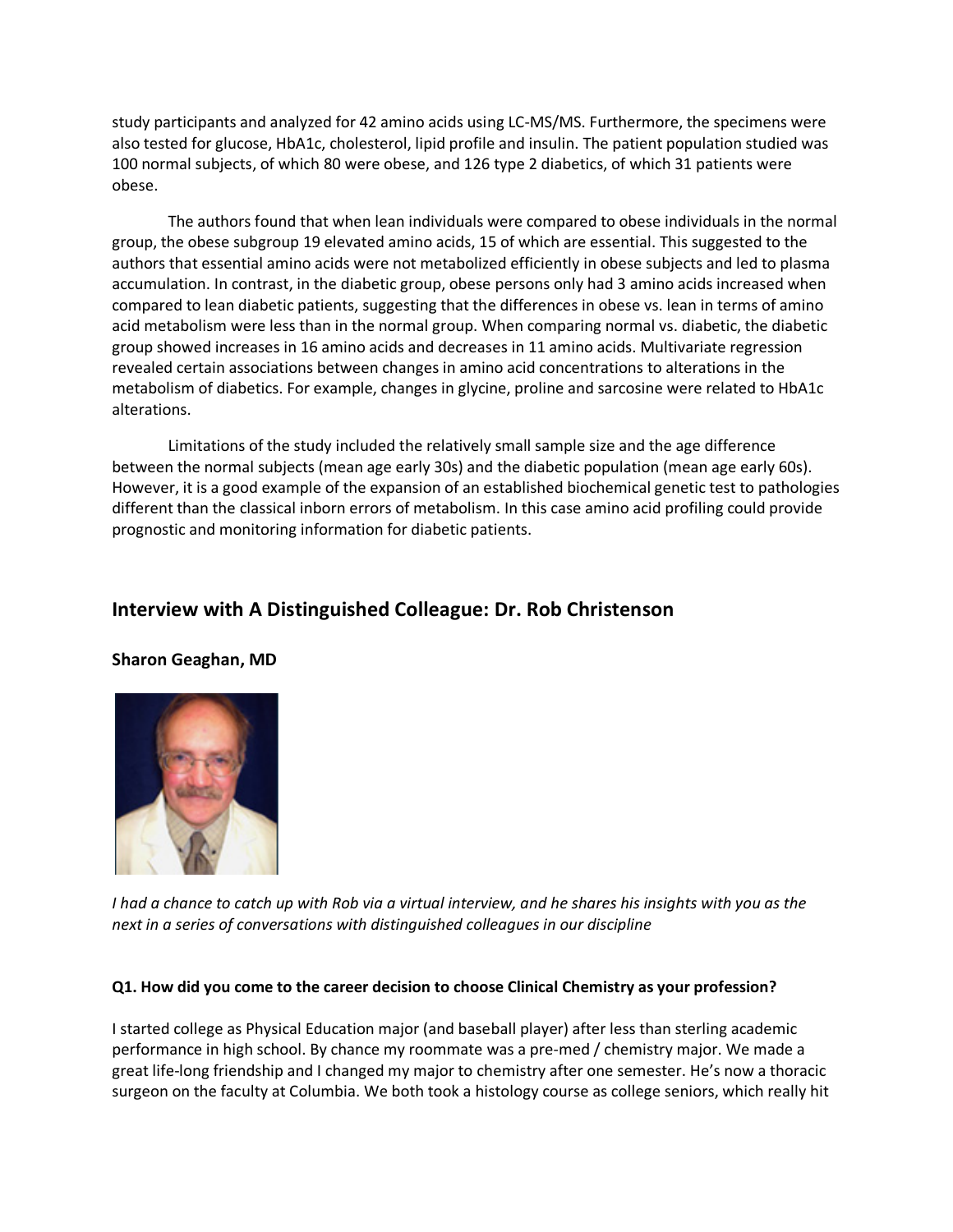home for me about biological changes that occur with disease, diagnosis, etc. When entering graduate school I was interested in organic chem. I soon found an interest in biochemistry and analytical chemistry, which led me down the path to clinical chemistry and laboratory medicine.

## **Q2. Did you have a mentor and if so what did he/she teach you?**

My mentors have been many. Two that have had a big influence are John Shelburne, who was head of labs at Duke University, and Joe Keffer, both pathologists who very encouraging in my early academic years and taught me a great deal about love of work ethic, self-confidence and a passion for learning and asking questions about clinical science and medicine.

## **Q3. For newly-minted chemists, do you have any pearls of wisdom for career development?**

Successful people focus. Find a niche for your research interests while at the same time remaining enthusiastic about the general nature of laboratory medicine. Never stop learning. When asked by colleagues to help with something try to never say no. Although one must be careful to not get over committed, good things (i.e. luck) comes to those who are collegial and make good use of their time. Never compromise the quality of your work and enjoy what you do.

## **Q4. What is the most enjoyable part of your professional work?**

A bit corny, but the warm feeling of satisfaction gained when the work you has the potential or reality of making a difference in people's lives. This can be through implementation of new or better processes and service in the clinical lab or through clinical research.

## **Q5. What is the hardest part of your professional work?**

Completing all of the tasks I've agreed to in the timeframes specified. I always say that busy is good, and I (like many) have a hard time saying no. The problem is that if you have 50 tasks and you complete 49, it's that single one unfinished item that makes me feel regret. Trying not to be over committed is my biggest challenge.

## **Q6. The next generation of chemists has been characterized as looking for work-life balance. Do you have advice for them in managing that balance from your experience ?**

Strive to be well organized and happy in both your personal and professional life. Decide who you are and what it is you really want to be. At the end of the day, family and friendships are most important, but for me professional satisfaction is also necessary for happiness. Make sure you have hobbies, and save something for yourself, without making it all about you.

## **Pediatric and Maternal-Fetal Division Elections**

The election for Division Officers is complete. The new members of the executive board are listed below, along with a short biography.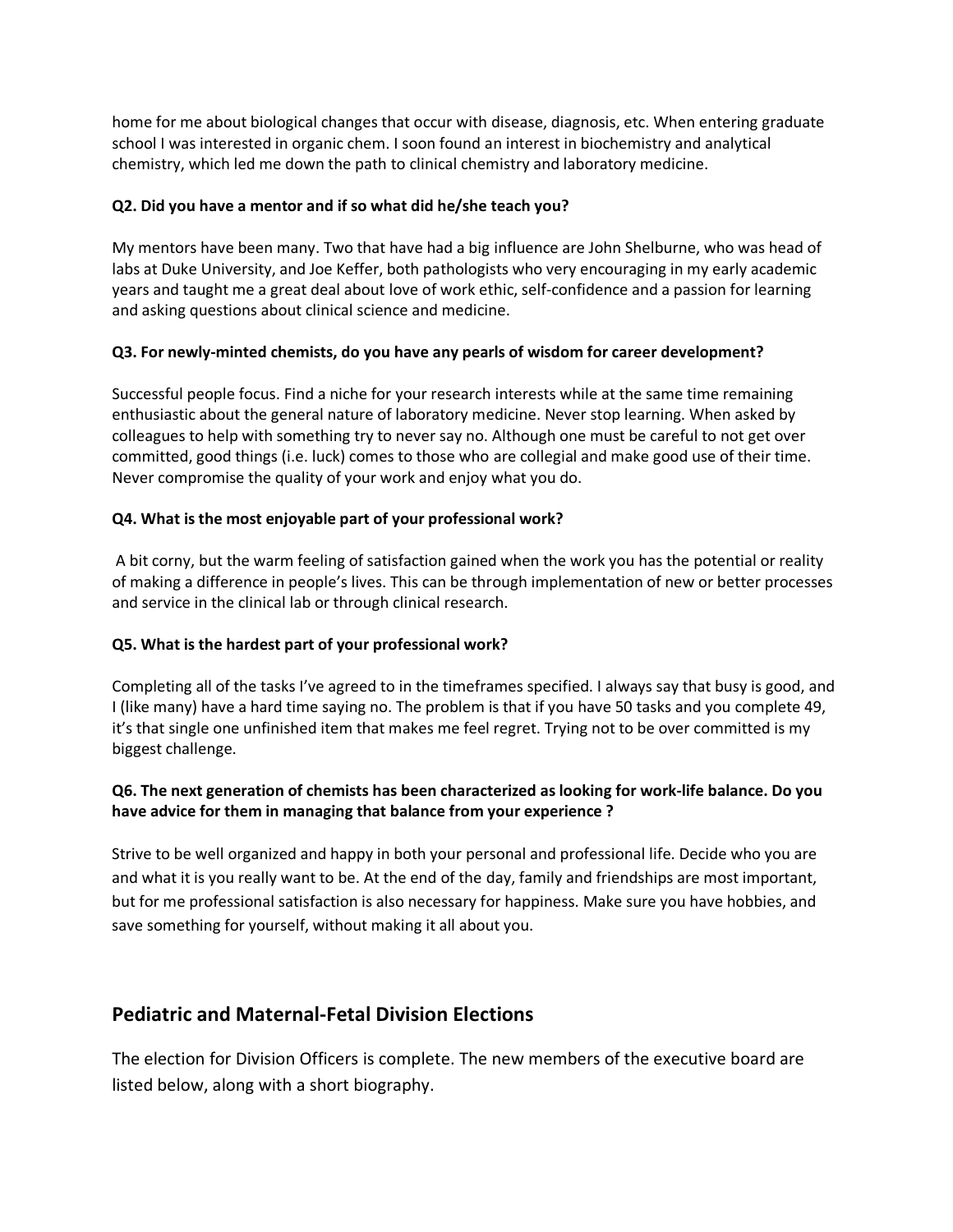#### **Chair-Elect: Shannon Haymond**



I am the director of the Clinical Chemistry and Mass Spectrometry laboratories at the Ann & Robert H. Lurie Children's Hospital of Chicago. In this capacity I also hold a faculty appointment as an assistant professor of pathology at Northwestern University's Feinberg School of Medicine. Like many laboratory directors, my job is a mix of providing clinical service, teaching pediatric clinical chemistry to residents and fellows and performing clinical research. My research interests include general lab process improvement and correlations to 'value' metrics, method development and quality initiatives for LC-MS/MS applications and the utilization and investigation of biomarkers in pediatric cardiovascular and renal disease. I have served on the PMF board as a

member-at-large and am currently serving as the secretary of the PMF division. I have also been actively involved with AACC at both the national (current SYCL committee and nominating committee member and AMOC 2010 brown bag coordinator) level and in a variety of capacities within my local section (Chicago), including serving as chair in 2010. My experiences serving AACC have been rewarding and fun and, therefore, I am grateful for your consideration to serve as the PMF division chair-elect.

#### **Secretary: Christina Lockwood**



I am delighted to be considered to serve as Secretary for the Pediatric Maternal-Fetal division. After joining AACC in 2006, I was pleased to be elected Member-at-large of the PMF division in 2011. I finished my Clinical Chemistry fellowship at Washington University in St. Louis in 2009. I am currently an Assistant Professor in Pathology and Immunology at Washington University in St. Louis where I am Director of the Molecular Diagnostics Laboratory at Barnes-Jewish Hospital.

A vital component of my fellowship training was a rotation as acting medical director at St. Louis Children's Hospital under the supervision of Dr. Dennis Dietzen, where I learned firsthand that children are not little adults! Since completing my training, I have participated in several clinical projects relating to maternal-fetal and pediatric medicine. In my current position in the

Molecular Diagnostics Lab, I continue to be engaged in testing for both maternal-fetal and pediatric populations.

The sustained commitment to pediatric reference intervals, active listserv and outstanding newsletter with valuable educational updates are highly visible ways the PMF division has promoted clinical laboratory science. Our mission of advancing PMF laboratory medicine is also evident in the numerous division awards. Enhancing the division's visibility and clearly articulating our goals will be important in maintaining and increasing our membership. The AACC has been an invaluable resource for my professional development. I look forward to more opportunities to serve our organization, and I hope to do so within the PMF division.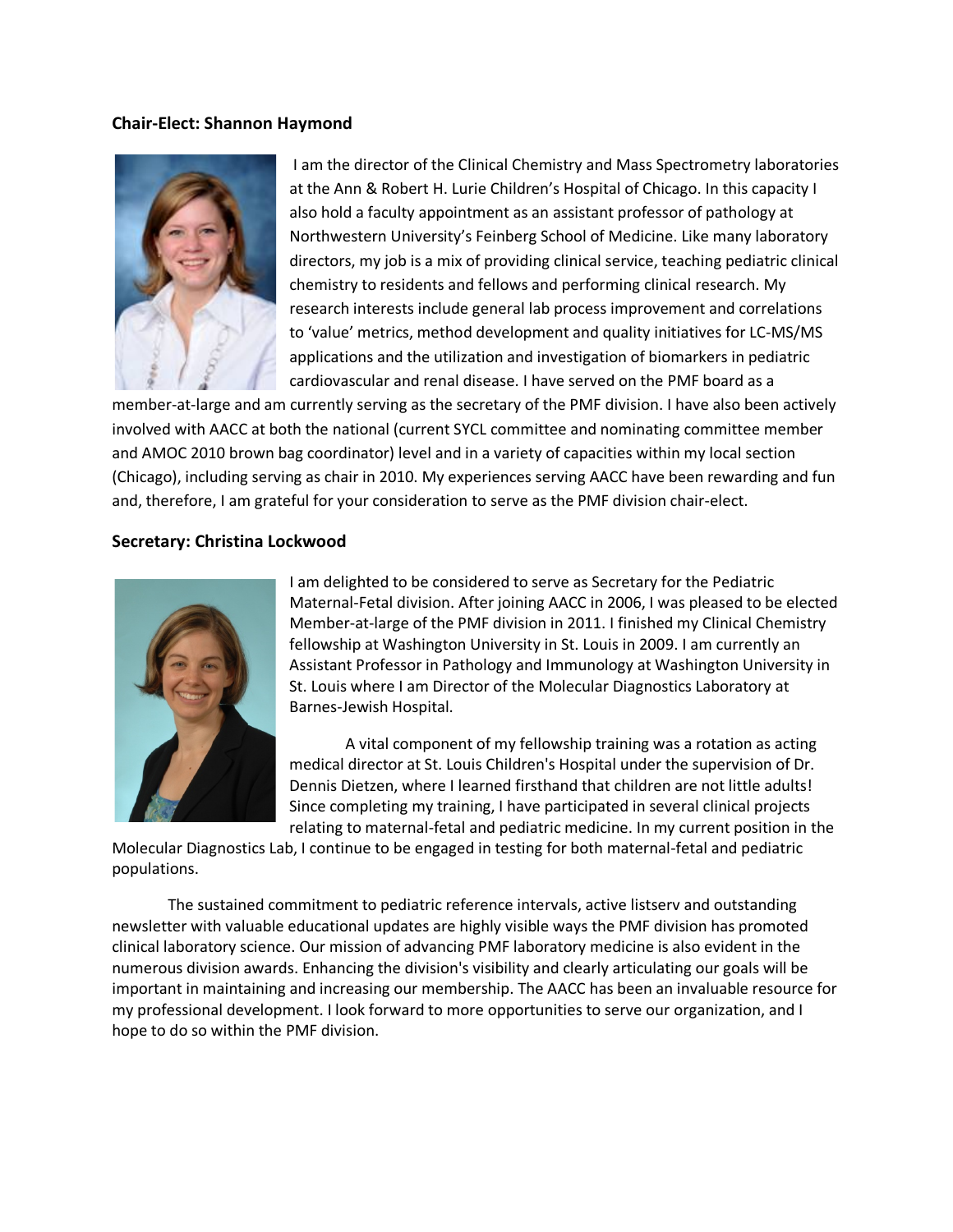### **Treasurer: Sihe Wang**



Dr. Sihe Wang is Section Head and Medical Director of Clinical Biochemistry and Director of Clinical Biochemistry Fellowship Training Program, Cleveland Clinic, Cleveland, Ohio. He also chairs the clinical chemistry integration effort for the Cleveland Clinic Health System which includes 1 Florida hospital, 8 community hospitals and 18 family health centers in Northeast Ohio. Additionally, he is Clinical Chemistry Professor, Cleveland State University. Prior to his current position, Dr. Wang was Assistant Professor at Northwestern University; Director, Clinical Chemistry Laboratory and Referred Testing Laboratory, Children's Memorial Hospital, Chicago, Illinois.

Dr. Wang is a diplomate of the American Board of Clinical Chemistry (DABCC) and a fellow of the National Academy of Clinical Biochemistry (FACB).

Dr. Wang is a member of several professional organizations, including the American Society for Mass Spectrometry and the American Association for Clinical Chemistry (AACC). He served as chair of AACC Northeast Ohio Section in 2008 and 2009 and the president of North American Chinese Clinical Chemistry Association (NACCCA) 2008-2009. Currently he serves as the advisor for NACCCA, the treasurer for the Pediatric and Maternal Fetal Division of AACC, the delegate for AACC Northeast Ohio section, commissioner for The Commission on Accreditation in Clinical Chemistry, and AACC's Strategies Online Editorial Advisory Board member. The AACC presented him with the 2005, 2008, and 2010 Clinical Chemist Recognition Award. He is also the recipient of the 2006 Lemuel J. Bowie Young Investigator Award for the Chicago Section of the AACC. Dr. Wang has authored over 140 journal articles, book chapters, and abstracts. He also serves on several editorial boards of peer reviewed journals.

### **Member At Large: Brad Karon**



Dr. Karon completed his MD and PhD (Biochemistry) degrees at the University of Minnesota, followed by a residency in Clinical Pathology at Barnes Hospital (Washington University). He is certified in clinical pathology by the American Board of Pathology; and is also a fellow of the National Academy of Clinical Biochemistry, College of American Pathologists, and American Society for Clinical Pathology.

Dr. Karon is an Associate Professor of Laboratory Medicine and Pathology at Mayo Clinic in Rochester Minnesota. As medical director for Hospital Clinical Laboratories and Point of Care Testing at Mayo Rochester, he

oversees a system of stat and physician office laboratories as well as a large point of care testing program. Dr. Karon has published extensively in the field of clinical chemistry; including five peerreviewed publications relating to effective screening strategies for neonatal hyperbilirubinemia, one of his primary academic interests. He also holds multiple education leadership positions at Mayo Rochester including Vice-chair for Education in the Department of Laboratory Medicine and Pathology, Program Director of the Pathology residency, and Medical Director of the Medical Laboratory Sciences program.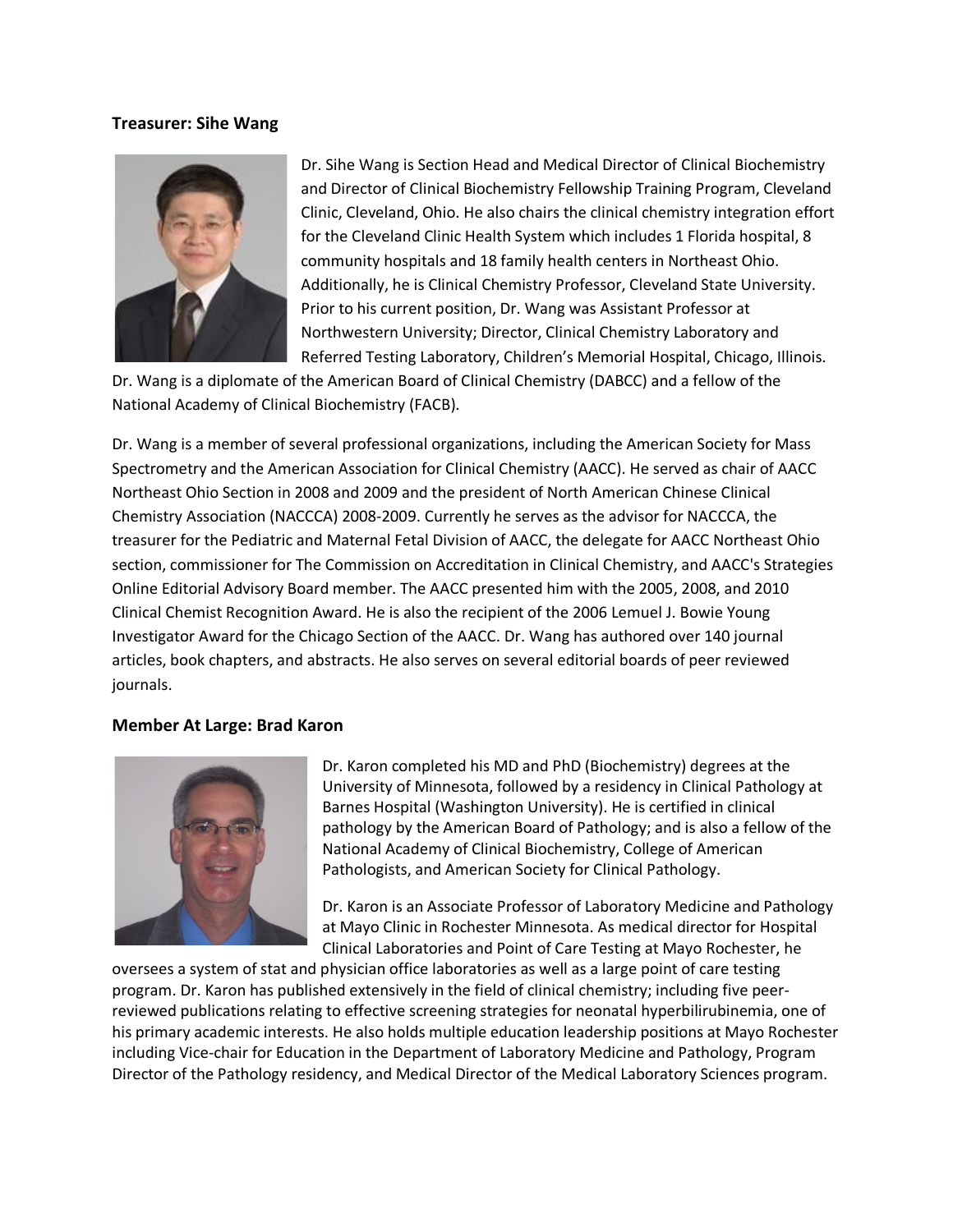#### **Member At Large: Alison Woodworth**



Dr. Alison Woodworth received her Ph.D. in Cell Biology from Washington University in St. Louis, where she went on to complete fellowship training in clinical chemistry. Dr. Woodworth is currently the Director of Esoteric Chemistry, Associate Director of Clinical Chemistry, and Assistant Professor of Pathology, Microbiology and Immunology at Vanderbilt University Medical Center in Nashville, Tennessee. She is a Diplomate of the American Board of Clinical Chemistry. She serves as Director of the ComACC certified clinical chemistry fellowship program at Vanderbilt, where she also teaches residents, medical students and medical technologists. Dr. Woodworth has been actively

involved in AACC since 2003 and the AACC Southeast section since 2007 where she has served as section vice chair and chair. She is also very active on the national level for AACC, serving as an abstract reviewer, editorial board member for the AACC Press board, and was a member of the 2012 annual meeting organizing committee. She was recently awarded the SYCL Service Award for outstanding contributions to the AACC. She is a fellow of the National Academy of Clinical Biochemistry and currently serves as chair of the editorial board for the NACBlog and was recently elected to the Board of Directors. She is also a member of the Academy of Clinical Laboratory Physician Scientists, where she serves on the nominating committee. Her noteworthy contributions to clinical and translational research in the areas of and Maternal/Fetal Medicine and Sepsis have resulted in multiple publications and awards, including the NACB distinguished abstract award and best abstract awards from the Industry and Maternal/Fetal Medicine division. Dr. Woodworth enjoys speaking about clinical chemistry; she has been invited to speak at several local, regional and national meetings and has won the AACC outstanding speaker award for the past three years.

## **Introduction of the Trainee Member of the PMF Board**

The trainee member of the PMF Division is a newly created position that allows a current fellow of a laboratory medicine program with an interest in pediatrics or maternal-fetal medicine to become more involved with the division. The trainee position is appointed by the board and carries a term of 18 months. If you would like to nominate someone for this position, please contact a division officer for information.

### **Joe M. El-Khoury, PhD**

Clinical Chemistry Fellow, Department of Clinical Pathology, Robert J. Tomsich Pathology and Laboratory Medicine Institute, Cleveland Clinic



Dr. El-Khoury received his B.Sc. in Chemistry from the American University of Beirut (Lebanon, 2008) and his Ph.D. in Clinical and Bioanalytical Chemistry from Cleveland State University (2012). Dr. El-Khoury was the recipient of the 2012 Past President's Scholarship (\$100,000) from the American Association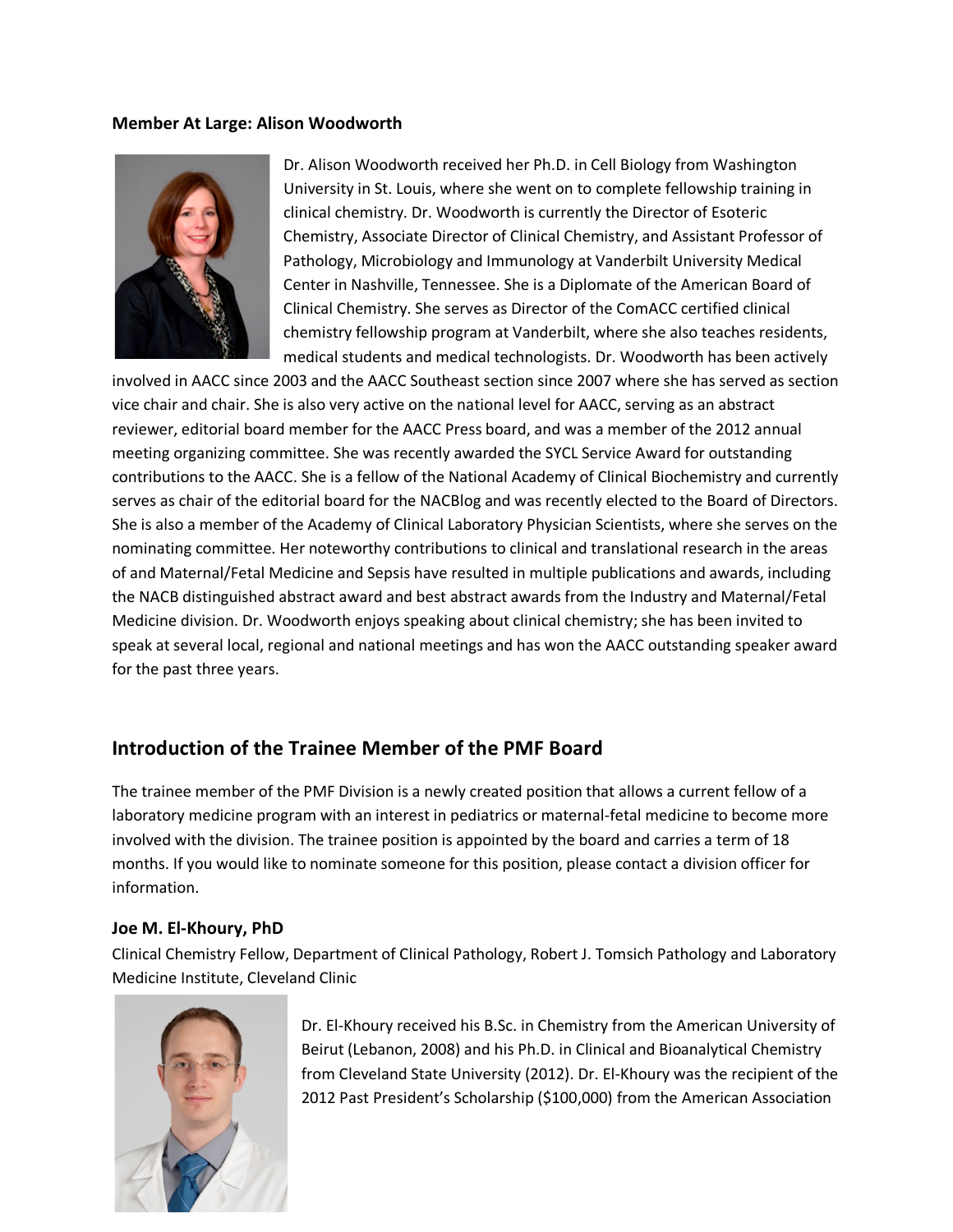for Clinical Chemistry (AACC), which is funding his appointment as Clinical Chemistry Fellow at Cleveland Clinic (2012-present). He also served as Adjunct Lecturer in the Department of Chemistry at Cleveland State University (2013).

Dr. El-Khoury has over 5 years experience in the field of laboratory medicine and mass spectrometry and has presented and talked at AACC and Mass Spectrometry Applications to the Clinical Lab meetings. His expertise is in liquid chromatography-tandem mass spectrometry, renal disease biomarkers and vitamin D.

Dr. El-Khoury is a member of the AACC and its society for young clinical laboratorians (SYCL, 2009 present). He was recently appointed to the Pediatric and Maternal-Fetal division as a trainee board member, but also serves on SYCL 360 (2012-present), Northeast Ohio-AACC local section (2011-present), and as the Scientific Program Chair for the Ohio-Collaborative Laboratory Conference (2012-present). He is a reviewer for Clinica Chimica Acta.

## **Save the Date**

## **Abstract Submission for the AACC 2014 Annual Meeting**

Call for Abstracts for the 2014 AACC Annual Meeting July 27 – July 31, 2014 Chicago, IL

The website for submitting abstracts for the 2014 AACC Annual Meeting is now open. The deadline for abstract submission is **February 26, 2014 at 6:00PM New York Time.** There will be no extensions of this deadline. Submitters may also apply for various AACC Division and Student Awards when submitting abstracts. All abstracts are peer reviewed and the best are eligible for the NACB Distinguished Abstract Award and for possible oral presentation during the Annual Meeting.

## [Click here to submit your abstract.](http://www.abstractsonline.com/submit/login.asp?mkey=%7b20943E7D-1CE2-4798-8EC2-45B7A51325B9%7d)

## **ICPLM 2014**

The ICPLM 2014 will be June 20<sup>th</sup>-22<sup>nd</sup>, 2014, prior to the IFCC-WorldLab in Istanbul, Turkey. The exciting symposium program can be accessed using the link below. Please save the dates for this exciting pediatric focused meeting which would be ideal for both the specialist and non specialist laboratory medicine professional. The names of the plenary speakers have been announced, and the deadline for abstract submission is **February 15th, 2014.**

<http://www.icplm2014.org/>